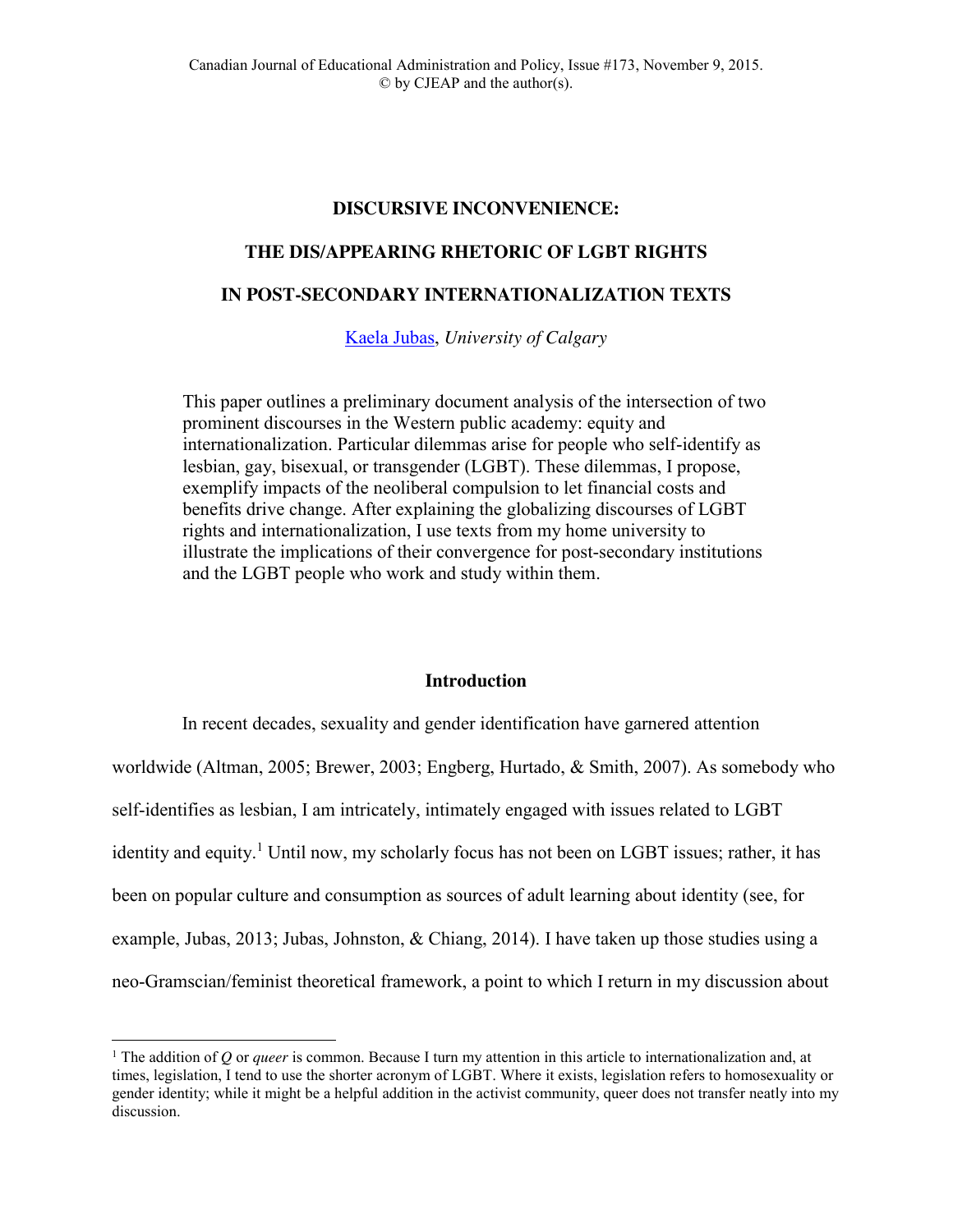*Discursive Inconvenience*

discourse in relation to this new undertaking. My interest in more concentrated LGBT studies was piqued by both my personal circumstance and my observation that, across the cultural sphere, attention to relevant issues is growing in breadth and volume. Yost and Gilmore (2011) take note of this trend, as well as "the use of cultural performance as a form of both political critique and mobilization" (p. 1331). Within North America, the coming out stories of U.S. football player Michael Sam and basketball player Jason Collins, and Canadian actor Ellen Page, the success of films or television series that tell the stories of LGBT people (e.g., *The Imitation Game*, *Transparent*, *Modern Family*), and segments on current affairs shows (e.g., the Canadian Broadcasting Corporation's *Q* and *The Current*) or documentaries (e.g., *Transforming Gender*) suggest that discrimination against and oppression of LGBT people is fading.

Within and beyond that North American context that is so much a part of my own life, the picture is much less clear and, often, seems less rosy. For the past few years, there has been a flurry of relevant high-profile news stories. Leading up to the Sochi Olympics, Russia solidified its homophobic stance with extended anti-gay legislation, prompting participation by Canadian Olympic athletes in the Ottawa Pride Parade to stand in solidarity with LGBTQ people (Morrow & Duhatschek, 2013). Several months later, debate about and passage of anti-gay legislation in Arizona was covered by major news outlets (Sanchez & Marquez, 2014; Vega, 2014). In the same year, Uganda became especially notorious when its legislature toughened sanctions against homosexuality, including the possibility of life imprisonment for "repeat offenders found guilty of 'aggravated homosexuality'" (Raghavan, 2014, para. 2). Even more recently, Ireland became the first country where, by citizens' referendum, a call was made for constitutional amendments to accept same-sex marriage. One of the most interesting elements of that story, for me, was that "thousands of Irish emigrants—many of them forced to leave the island after the economy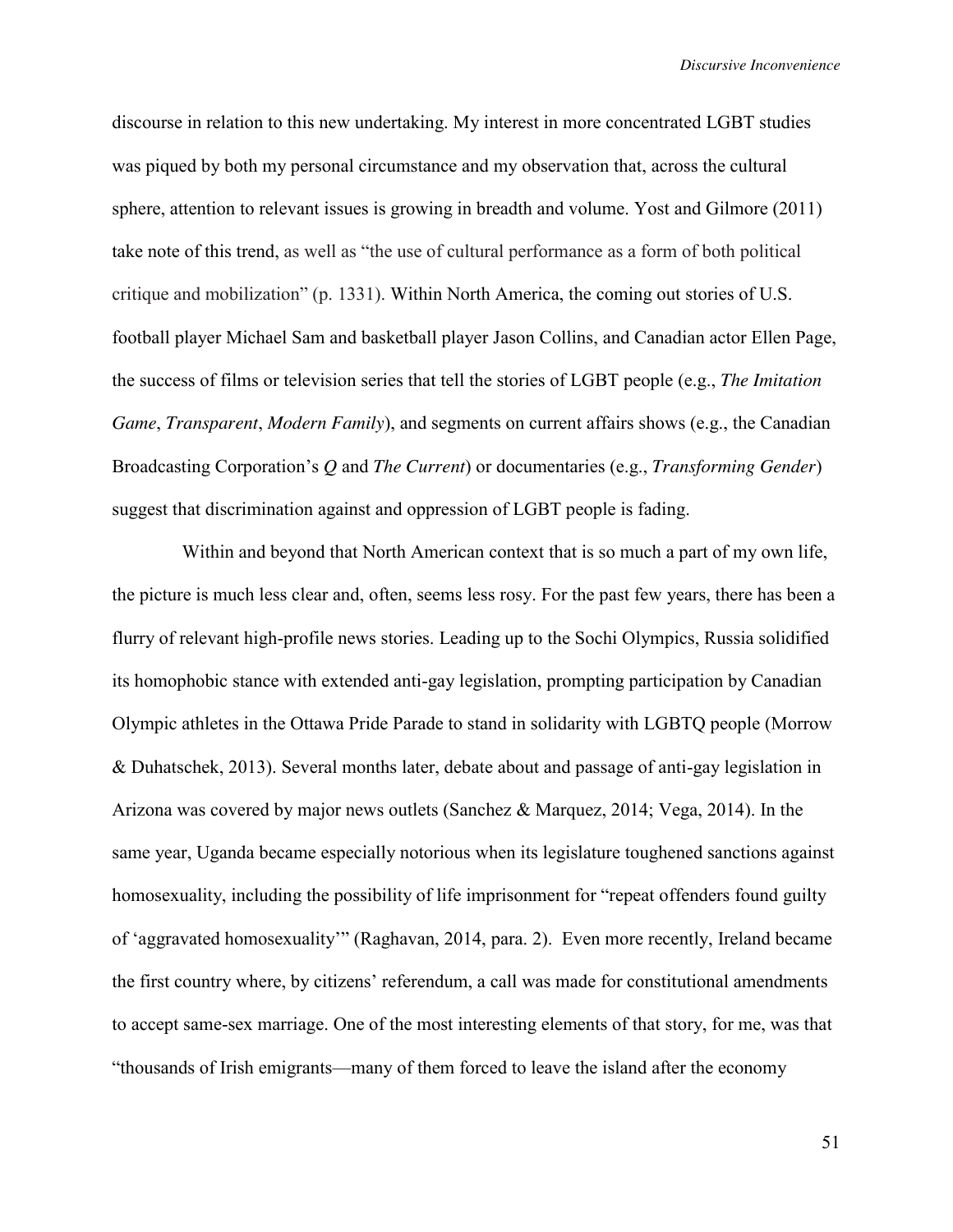crashed in 2008— . . . returned home to vote from countries in Europe and across the world, including Canada, Australia and the US" (Bolan, 2015, para. 6). That outcome was greeted with celebration from LGBT and other human rights activists in Ireland and internationally, at the same time as it was condemned by others, including some spokespeople in the Vatican ("Samesex marriage," 2015). Media coverage of these events and other relevant stories indicates how heated this issue is as a public concern, and suggests how equity and internationalization are converging for and about LGBT people in political, cultural, and economic spheres.

Higher education is another sphere where that convergence between internationalization and equity is evident. The public secular Western academy has long been seen as a place of openness for members of varied groups, including LGBT people, and a base for many relevant organizations and campaigns to support students, staff, and faculty members from varied marginalized groups including LGBT people (Renn, 2010). Academic programs and courses in women's, gender, and queer studies, research-related activities, student clubs and support centres, spaces marked by rainbow flags, and equity-oriented policies related to hiring and conduct all indicate universities' attempts to signal that the ivory tower doors are open to LGBT people. These advances mirror shifts in broader society, evident in extension of marriage rights to same-sex couples and the public "coming out" process of celebrities and other famous figures. Although not embraced or pursued by all, such equity-oriented measures and assurances are features of many of today's university campuses. For that reason, the post-secondary campus has become a place that attracts staff and students from a wide range of backgrounds and with varied identities. Indeed, after working for some 15 years in small community-based not-forprofit organizations, most of which were extremely LGBT-friendly, I was drawn into academic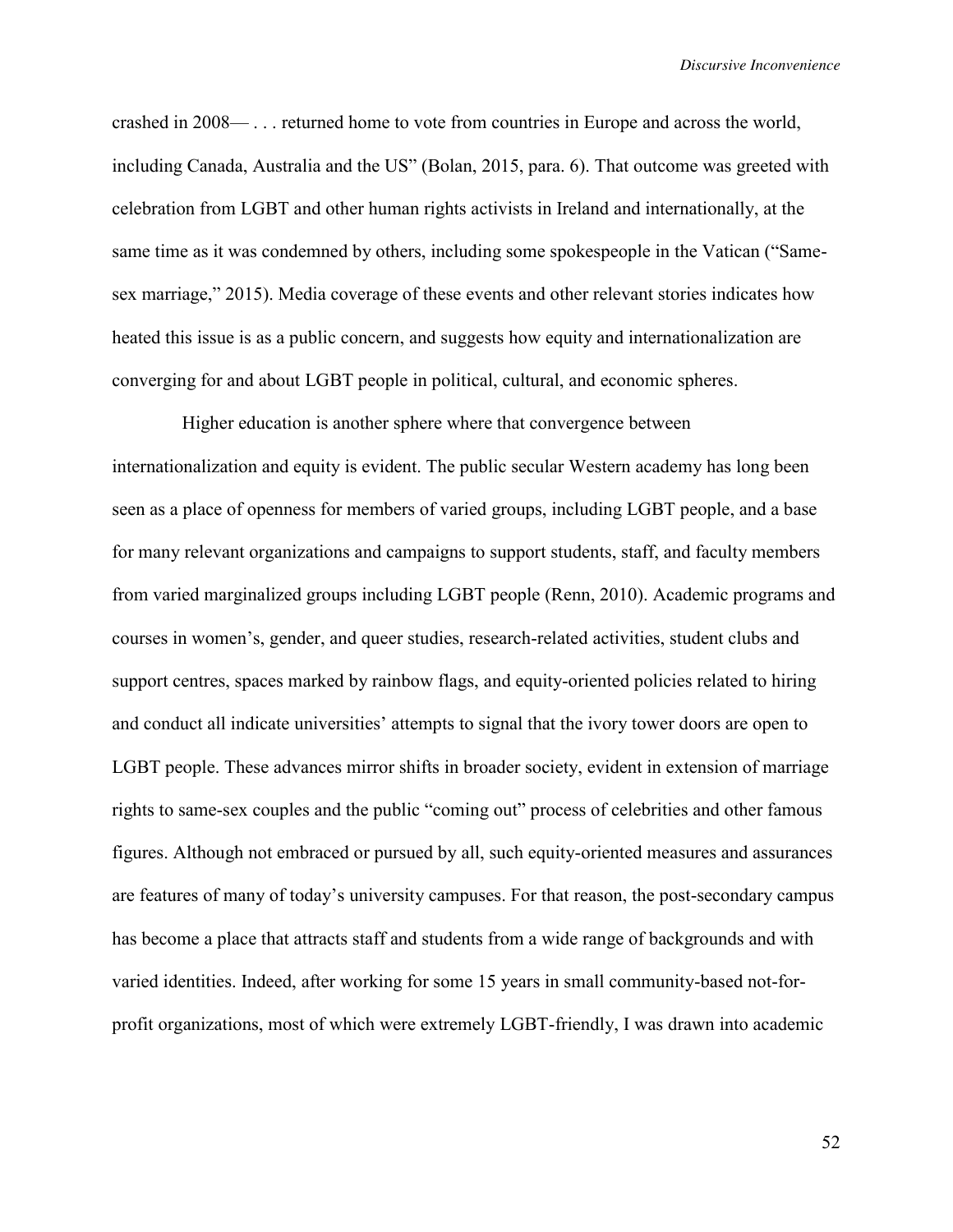*Discursive Inconvenience*

work myself as much by the promise of a welcoming work environment as by the prospect of intellectually challenging and rewarding work.

Overall, there remains a dearth of research into academic life for LGBT people (Dilley, 2004; Engberg, Hurtado, & Smith, 2007; Hill, 2013; Wickens & Sandlin, 2010), and existing research is seen as lacking in theoretical and/or methodological rigour (Renn, 2010). Moreover, the post-secondary institution and faculty or staff within it are especially uncommon foci among educational researchers working on this topic (Renn, 2010). Existing research does indicate that "even for faculty, staff and administrators who have not directly experienced such discrimination, the fear of negative repercussions has likely limited the ability of many of them to fully participate in the academic community" (Rankin, 2003, p. 12)

Research that has been conducted in this area, including what are known as campus climate studies, confirms that there are limitations to and problems with how inclusion and equity have been and continue to be taken up in the academy. Recognition of that reality is central to the discussion that I present here. LGBT people relay experiences of "harassment or discrimination (ranging from verbal insults to physical assaults) because of their sexual orientation" (Brown, Clarke, Gortmaker, & Robinson-Keilig, 2004, p. 9); for students, such experiences often lead to a sense of "fear and hypervigilance" (p. 9).

In findings from their study on campus climate involving students and staff (including both faculty members and administrative or support staff people) at their own institution, Yost and Gilmore (2011) conclude that U.S. campuses are creating "less 'chilly' climates" (p. 1350), even as "LGBQ, transgender, and gender nonconforming students, staff, and faculty are at physical, emotional, psychological, academic, and professional risk" (p. 1350) because sexual and gender norms remain in place. Moreover, Yost and Gilmore expose the lack of consistency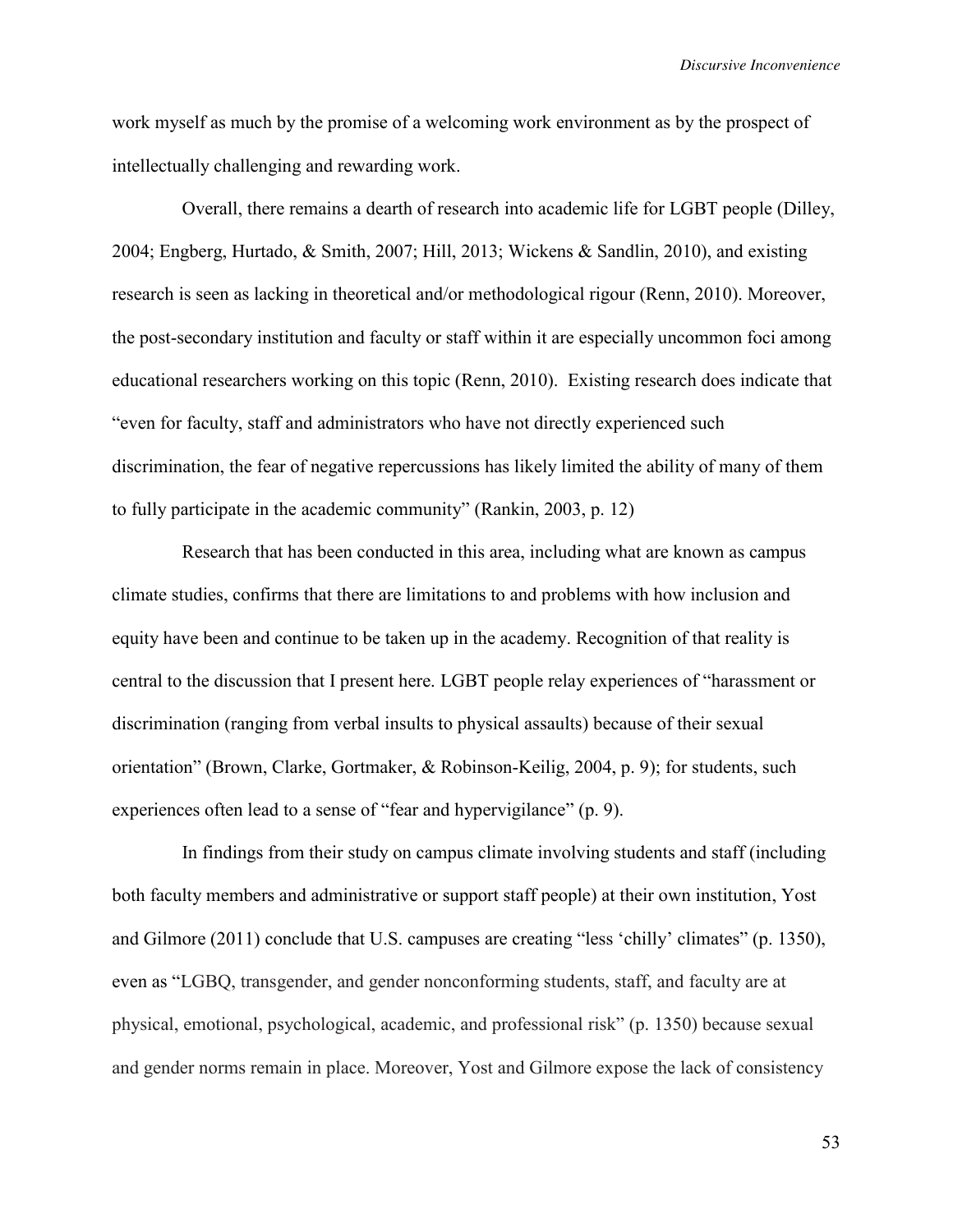between perceptions of campus climate and classroom climate, as well as between perceptions among LGBT people and straight people. Dilley (2004) notes that policies designed to alleviate on-campus discrimination against LGBT students do not necessarily make campus life (seem) easier or more comfortable for LGBT faculty. In short, even when anti-discrimination policies and programs exist, LGBT students and staff/faculty members often face discrimination and harassment directly or perceive that it persists.

Engberg, Hurtado, and Smith's (2007) large-scale survey of 4,741 first- and secondyear college students sheds some light on impacts of students' "exposure to diversity" (p. 57) within and beyond the classroom to their attitudinal development and change. The study team found that, although students' selection of elective courses that cover LGBT rights and similar social concerns depends largely on pre-existing attitudes that are consistent with a critical, equity-oriented point of view, getting to know peers from marginalized groups can help students overcome initial prejudices and accept the multiplicity of their own identities. Those findings led the authors to call for consideration by post-secondary institutions of greater emphasis in mandatory courses on social relations and equity and by instructors about their pedagogical methods, as well as to call for extension of opportunities for students from varied social groups to interact with one another outside the classroom. For the most part, undergraduate students are fairly young; what is impossible to infer from this study is the extent to which attitudes among older adults, including mature students and institutional staff, are open to change as they work alongside others from marginalized groups. As Engberg, Hurtado, and Smith themselves assert, youth and early adulthood is a period when people's opinions are likely to be more malleable than they become in later years.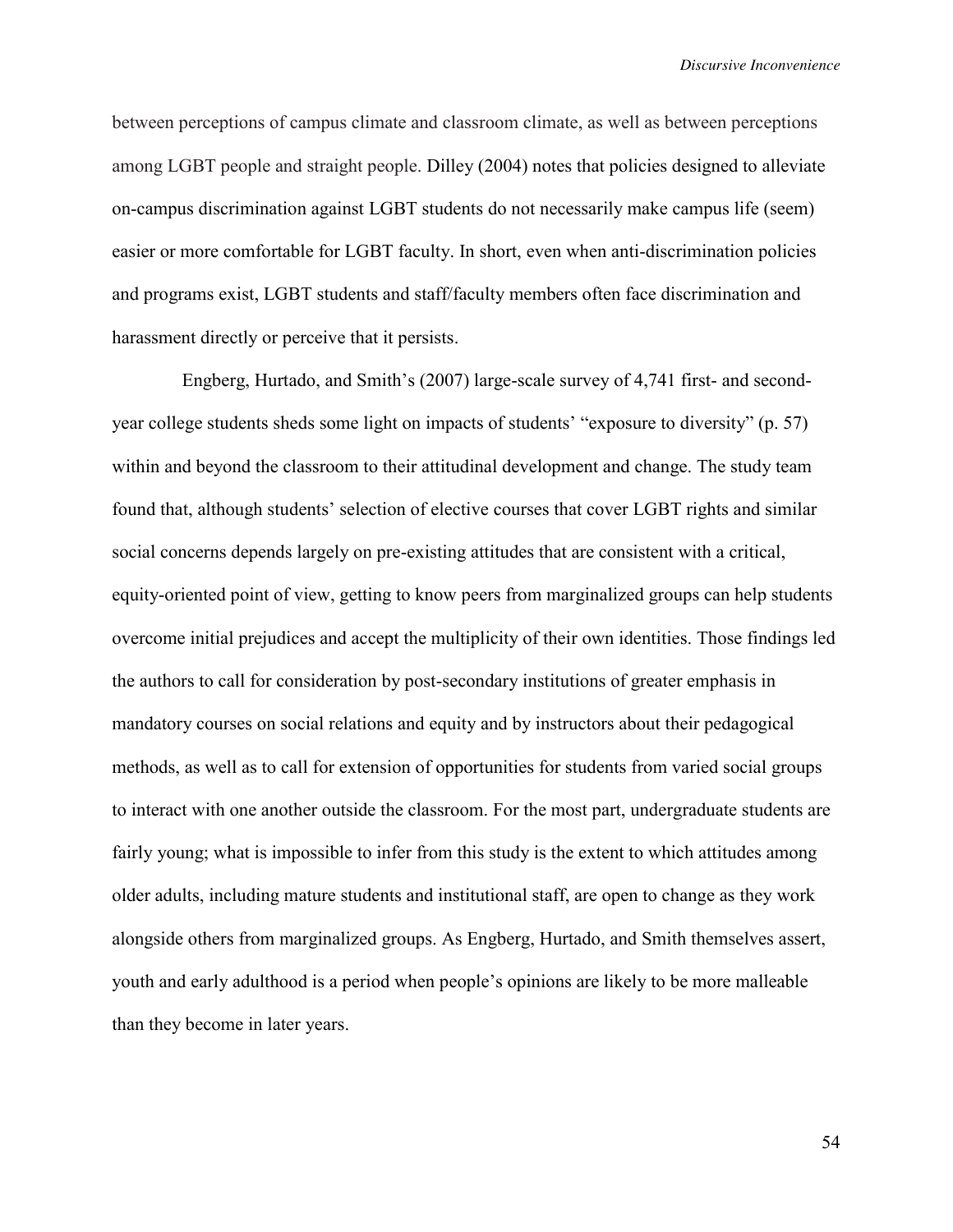Beyond the question of how LGBT-identified people are (not) accepted as legitimate, valued members of the post-secondary community, new issues surface when policies and strategies related to equity collide with policies and strategies related to internationalization. That latter phenomenon is manifest across Western post-secondary institutions that pursue international agreements and collaborations energetically. Internationalization strategies can include satellite campuses, partnership agreements, service learning, practica, travel study programs, research collaborations, and recruitment of international students and faculty. When a university based in one place opens satellite campuses or collaborates with institutions in other places, uncertainty about exactly where the campus begins and ends complicates the idea of the campus as a "safe" zone. As people travel abroad in the course of their employment or study, members of some groups might encounter legislation and other sorts of social constrictions directed against their identities and, possibly, their persons. In light of that uncertainty, I ask what safety, equity, and risk can and do mean for LGBT faculty members and, by extension, students and staff members in the contemporary Western academy as they travel themselves, meet and work with people from other places, or anticipate doing so. That question is consistent with Renn's (2010) call for research that relates LGBT identity and rights, the post-secondary institution, and globalization and internationalization, as part of "learning how to improve higher education institutions and systems" (p. 138).

In my own post-secondary experience, I have not experienced what I consider to be blatant harassment or discrimination. I have, however, felt that even colleagues who seem aware about problems of marginalization and supportive of me and other LGBT people *in general* seem unaware of how marginalization actually is playing out. For example, I had to decide whether I would participate in an international conference that I have attended for the past eight years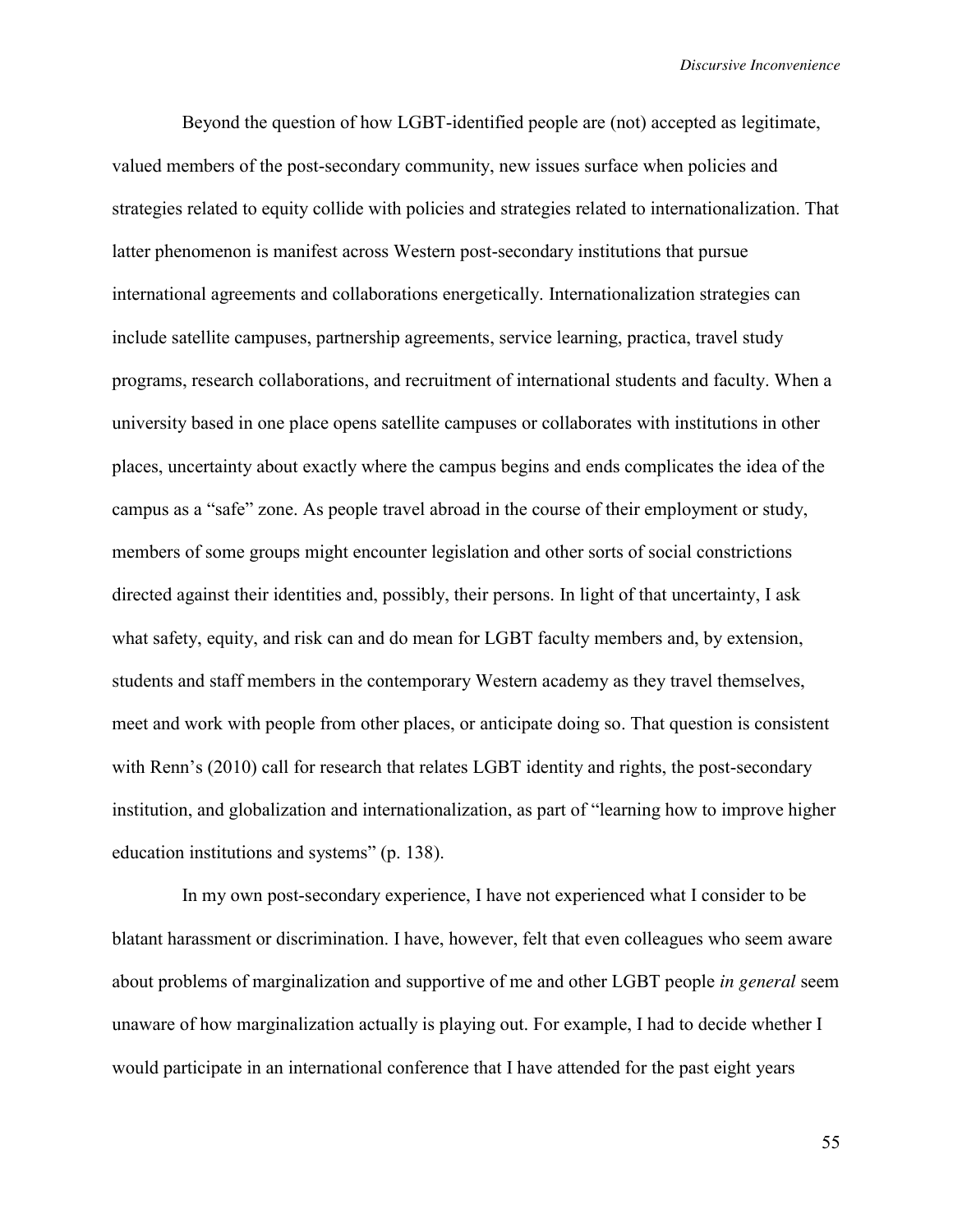when the 2015 gathering was scheduled to be held in Singapore, where homosexuality is illegal. When I mentioned that fact to one of the conference organizers, whom I consider a good colleague if not a close friend, he admitted that he had never considered the question of such legal restrictions and their implications. Such experiences, as well as impromptu conversations that I have had with other LGBT faculty members, have prompted me to turn my attention to what are, for me, new questions in my own research.

In this article, I offer a preliminary and still very partial analysis and discussion of policy and strategic texts developed in the post-secondary institution where I am employed, in an attempt to ground a study that I am beginning to undertake and to raise questions about experiences of LGBT-identified faculty members, staff, and students that need to be asked in that study. In focusing on this one university, I do not imply that it is in any way notable or notably problematic; rather, following the autoethnographic perspective that has informed my other recent writing about life in the contemporary academy (Jubas, 2012; Jubas & Seidel, 2014), I simply begin with my own local and lived context. Before delving into institutional discourses and texts, and establishing the convergence of two central discourses, I briefly summarize my approach to discourse, and outline developments in these two discursive threads: LGBT rights and internationalization.

#### **Understanding and Analyzing Discourse**

In this analytical work, I draw on the writing of Naples (2003) and Gee (2011). I concur with Naples's ultimate identification as a feminist materialist, as well as her press to (f)use elements of materialist and poststructural perspectives. For her, the insistence on a division between materialism and poststructuralism overlooks the potential and value of working with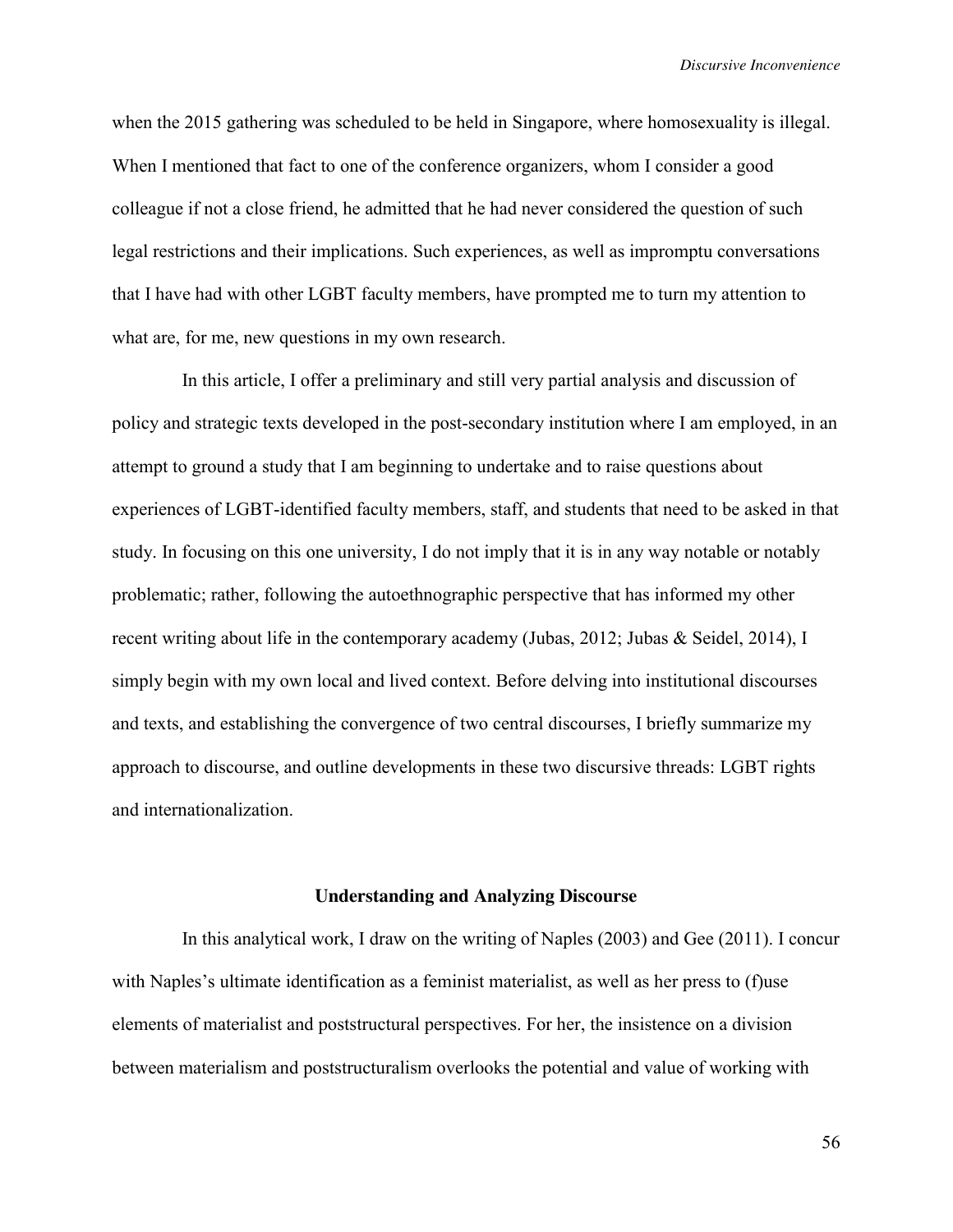insights of both paradigms. Rather than seeing this hybridization as a sort of intellectual "fencesitting," I believe that it enables scholars to explore the complexities of social life more deeply and fully. From Gee (2011), I take the distinction between *discourse* as "language-in-use or stretches of language (like conversations or stories)" (p. 34), and *Discourse* as

socially accepted associations among ways of using language, of thinking, valuing, acting, and interacting, in the "right" places and at the "right" times with the "right" objects (associations that can be used to identify oneself as a member of a socially meaningful group or "social network"). (p. 34)

For ease of reading, I do not capitalize discourse in this paper; however, it is Gee's second, politicized understanding of the word that I employ in my discussion.

## **Going International I: The Emergence and Spread of an LGBT Discourse**

The LGBT identifier, movement, and associated discourse(s) are decidedly Western in origin. As Kollman and Waites (2009) detail, in the years following the end of the Second World War, movements often framed their demands with rhetoric around equality and civil rights as they pressed for an easing of prohibitions against homosexuality. Those efforts met with success in a handful of European countries during the 1950s. In later decades, rhetoric shifted to human rights, as the LGBT movement and organizations expanded transnationally, and other human rights oriented organizations (e.g., Amnesty International, Human Rights Watch) began to ally themselves with this movement. Eventually, legislative liberalization occurred in other European or English-speaking countries, as well as much of the Americas. In 2006, Norway submitted the Joint Statement on Human Rights Violations Based on Sexual Orientation and Gender Identity to the UN Human Rights Council, which garnered 54 signatories. In sum, Kollman and Waites's tracing of policy developments suggests a trend across Western countries to attend to the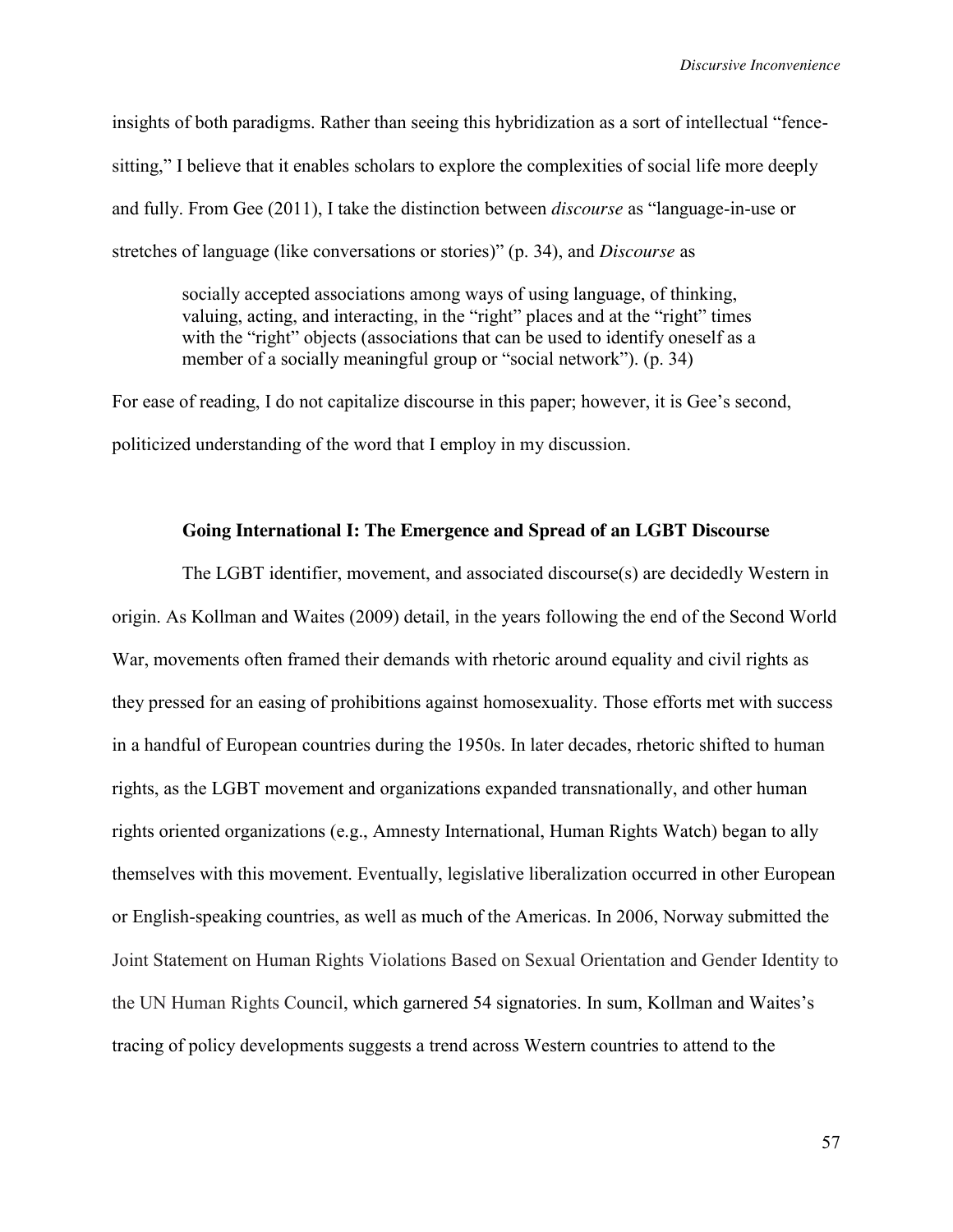arguments and demands of movement activists, and to bring them into human rights arenas and discourses.

An important point is that what has been globalizing or internationalizing is not homosexuality, but a discourse of LGBT identity and rights. For Altman (2005), "the question is not whether homosexuality exists—it does in almost every society of which we know—but how people incorporate homosexual behavior into their sense of self. Globalization has helped create an international gay/lesbian identity" (p. 411). That view hints at an inherent problem with the use of LGBT, which infers a singular community with a shared identity. As Altman suggests, there are important cultural differences in understanding what gender, sex, sexuality, homosexuality, and the LGBT community or any of its constituents might mean. In an age of coinciding pressures around human rights and internationalization, those differences seem heightened.

Even within the Western LGBT "community," the assumption of shared identity is problematic. As Renn (2010) writes, "although this conflation is common among activists on and off campus, it is contested in theory and in practice" (p. 132). For starters, as Renn notes, the moniker covers members of both sexuality and gender identity minority groups. From my own experience and sense of self as a woman living with patriarchy and a lesbian living with homophobia, I recognize that distinctions remain between lesbians (and straight women) and (gay or straight) men. For that matter, there are important differences among lesbians, as other facets of identity—such as race, class, or dis/ability—figure in lived experience. For example, radical feminist lesbians might not "feel" a part of a larger LGBT community; their affiliation might be to a feminist community of both lesbians and bisexual or straight women. Some countries that prohibit discrimination on the basis of sexuality or sexual orientation lag behind in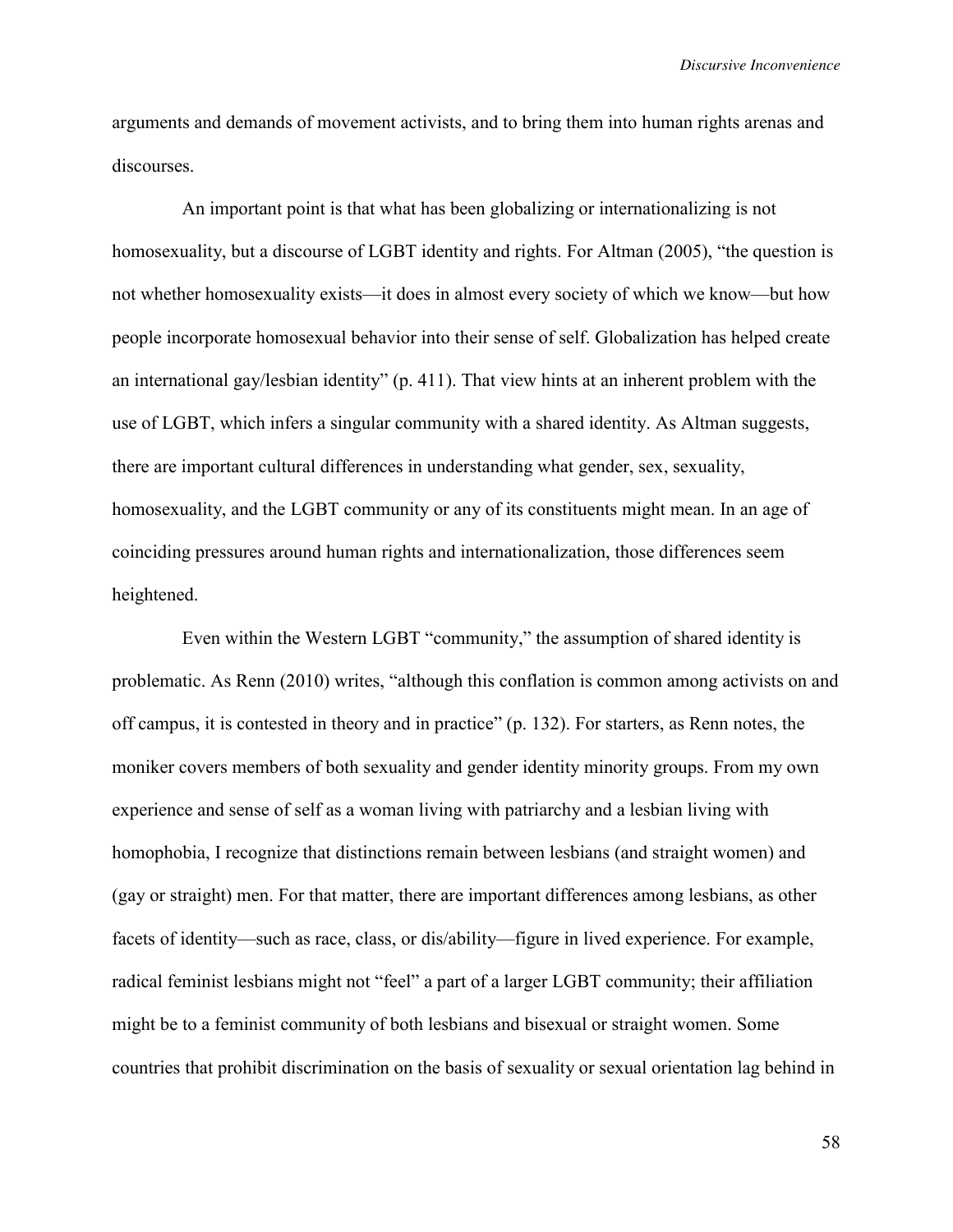passing similar rights for transgender people (Gedro, Mizzi, Rocco, & van Loo, 2013). As Kollman and Waites (2009) clarify, the political contestation that accompanies the amalgamation of lesbian, gay (man), bisexual, transgender, and queer into a singular moniker is amplified by the attachment of the LGBT identifier to the also-contested notion of human rights. On its own, then, the internationalization of an LGBT rights discourse is fraught with complications and tensions.

Although I recognize the limitations of the term, I use it throughout this paper. In part, I use it for the sake of brevity; more than that, however, I recognize that the label for any group overlooks intragroup differences that always exist, a central argument taken up by intersectionality theorists (Davis, 2011; McCall, 2009). Still, as McCall argues, even if identity categories have a degree of arbitrariness, they can have strategic use, and might remain legitimate especially given the widespread acknowledgement that research and knowledge are always partial. In offering "an analytical resource rather than just an identity marker" (Davis, 2011, p. 46), intersectionality helps bridge the political project of feminism with the insights of poststructuralism, particularly around the complications of social categories. That ability to hold positions in tension is consistent with the neo-Gramscian/feminist perspective that has been helpful to me up until now. For the LGBT "community," distinctions can be drawn between lesbians and gay men, between lesbian/gay men and bisexual people, between those who are marginalized on the basis of sexuality and those who are marginalized on the basis of gender identity. In contrast to Davis' argument that it can be useful, strategically, to use a single identity category for analysis, in the case of my inquiry it might be equally useful to consolidate several groups under the LGBT moniker. Whether or not they feel bonds to one another, LGBT people might find themselves facing particular forms of sociocultural boundaries and boundary-crossing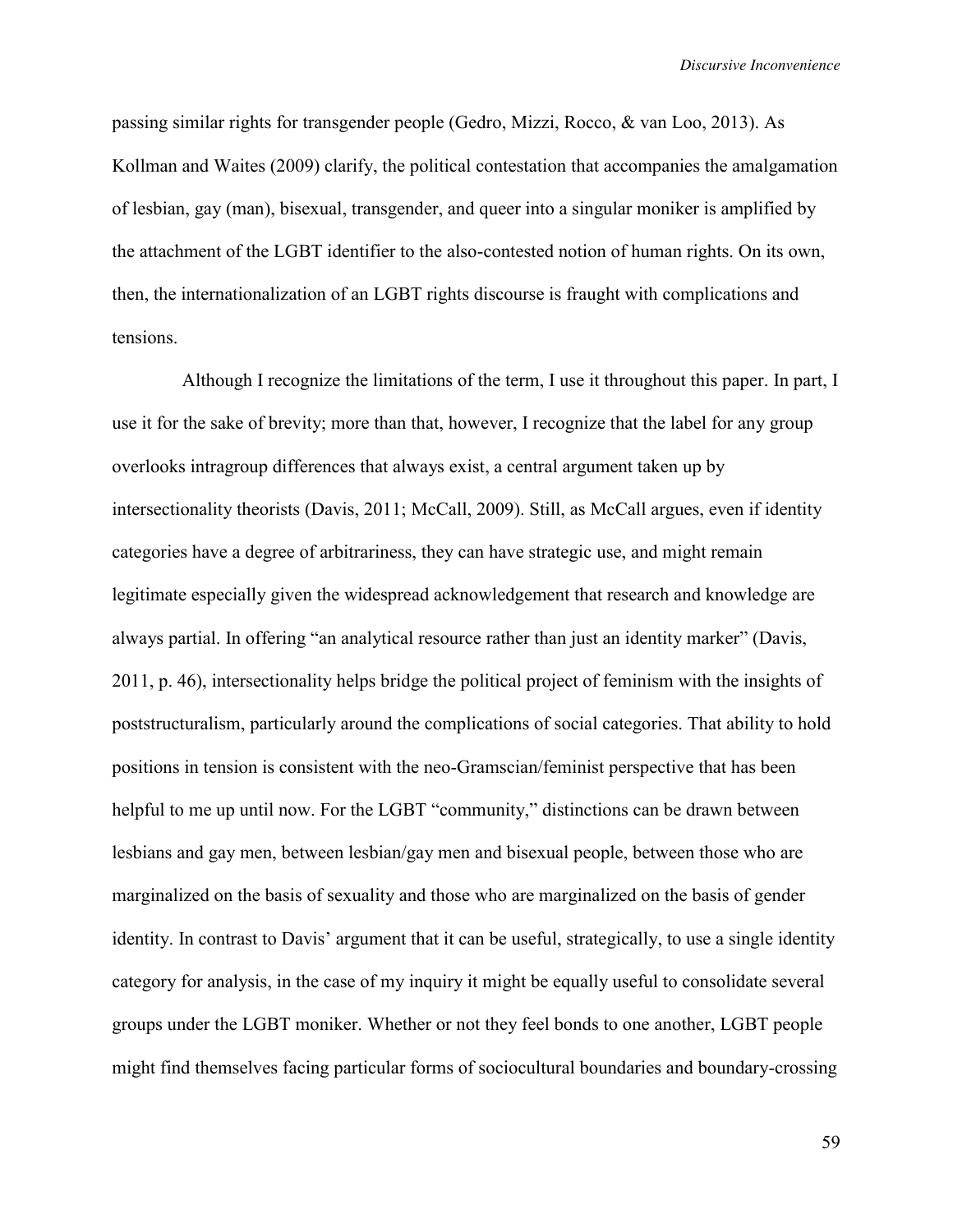penalties. Both intersectionality and—if you will—"multisectionality" can help move an analysis forward.

With regard to LGBT people, legislated boundaries are especially firm and penalties harsh in some countries in the Global South, where homosexuality can be illegal and, sometimes, a capital offence (Gedro, Mizzi, Rocco, & van Loo, 2013; Hill, 2013). Traditional values and national authority have been invoked to support anti-homosexuality legislation or court rulings in countries such as Russia, Uganda, Nigeria, and India. Typically, such legislation and rulings are defended as resistance to neocolonialism and a cultural war against "traditional" values (Kollman & Waites, 2009). In this rhetoric, LGBT identity is represented as a distinctly Western and modern phenomenon, and the insistence that LGBT people are entitled to rights and equity is portrayed as contrary to certain indigenous or religious values and norms. Such legislation and rulings have elicited both support from many and condemnation from LGBT and other activists within and beyond those countries (see, for example, Jennings, 2014).

Even within countries that have adopted progressive stances in this area, there have been differences in how those stances have developed. One of the first countries to extend rights, Canada's policy shifts followed court rulings that confirmed the constitutional right of same-sex marriage. In the United States, the situation varies from state to state. In some states, court decisions have extended rights; elsewhere, rights have been extended through legislation or referenda. Interestingly, all of those tactics have been used in attempts to curb LGBT rights, ostensibly to protect religious rights. Even within Western societies, legislators' opposition to LGBT rights has surfaced in clear and, sometimes, sudden ways, a reality exemplified by the "turn away the gays" legislation passed by the Arizona legislature early in 2014 (Vega, 2014) and eventually vetoed by the state's governor. Sometimes, then, arguments around this issue in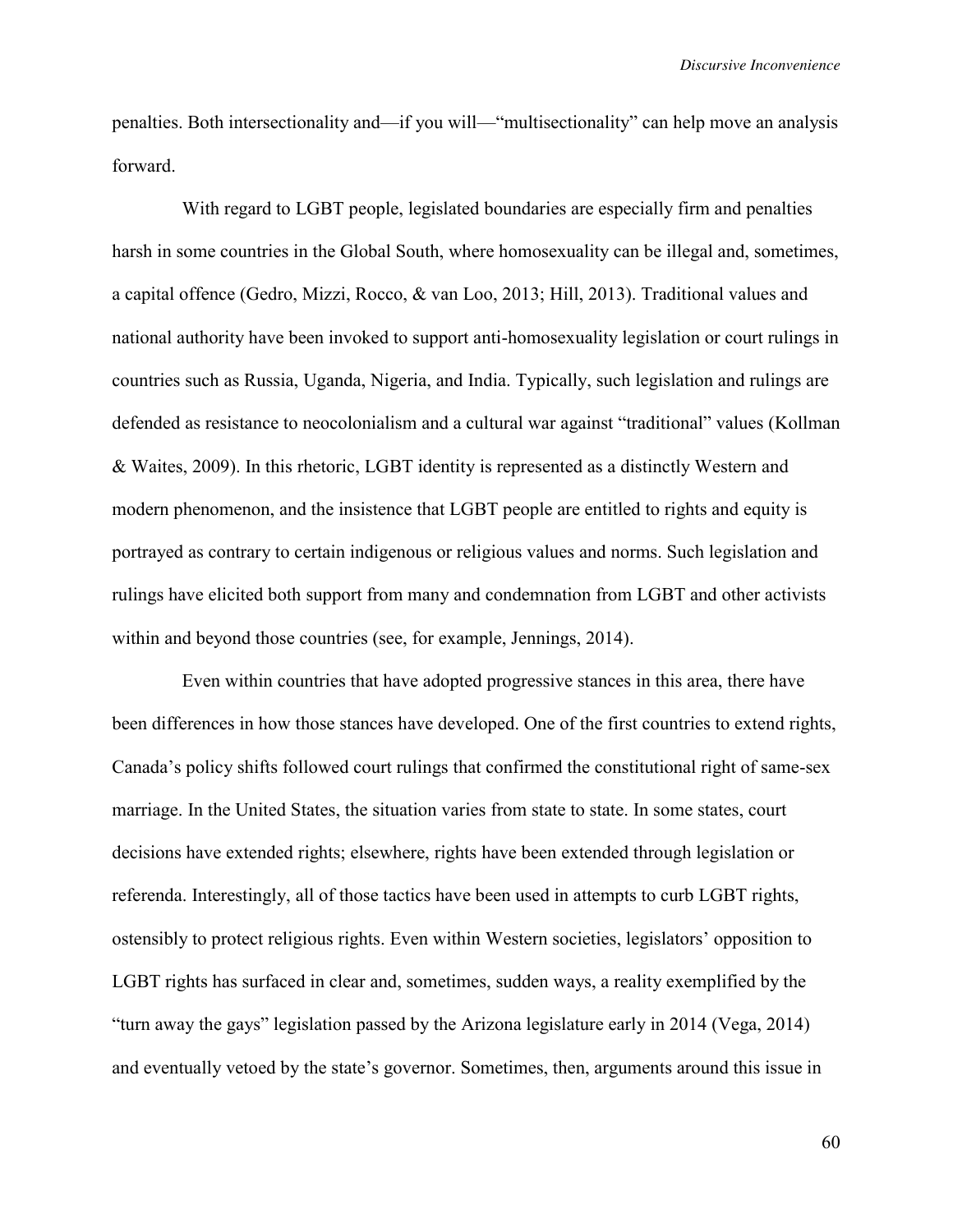*Discursive Inconvenience*

the Global North resemble those in the Global South. This variation in the strategies taken up by people on *all* sides of relevant social and political debates echoes my premise that, in this contemporary time, the discourse of LGBT rights and equity is replete with tensions that influence the social values, debates, and civic processes (Schulzke  $\&$  Caroll, 2014).

# **Going International II: The Globalizing University**

At the same time as a discourse of LGBT identity and rights is spreading worldwide, a second globalizing trend is underway: internationalization of Western universities. Internalization is seen by many as a response by post-secondary institutions to globalization (Friesen, 2012; Stromquist, 2007), although it also might be seen as a contributor to how globalization is developing. As I outlined above, internationalization can include the launch of new satellite campuses, partnerships in educational program or curricular development and delivery, research collaborations, recruitment of students from other countries, and other sorts of agreements or arrangements. Stromquist (2007) clarifies that, although proponents of internationalization use terminology such as global citizenship, community, diversity, and the general "promotion of global peace and well-being" (p. 82), internationalization is rather different from "internationalism," which refers to the "common sense notions of international community, international cooperation, international community of interests, and international dimensions of the common good" (Jones as cited in Stromquist, 2007, p. 82). Coinciding references to institutional reputation, competitiveness, and revenue-generation hint at the shift away from the latter and toward the former.

Friesen (2012) notes that "faculty members . . . [are] the primary agents in the internationalization process within their institutions, being both contributors and inhibitors,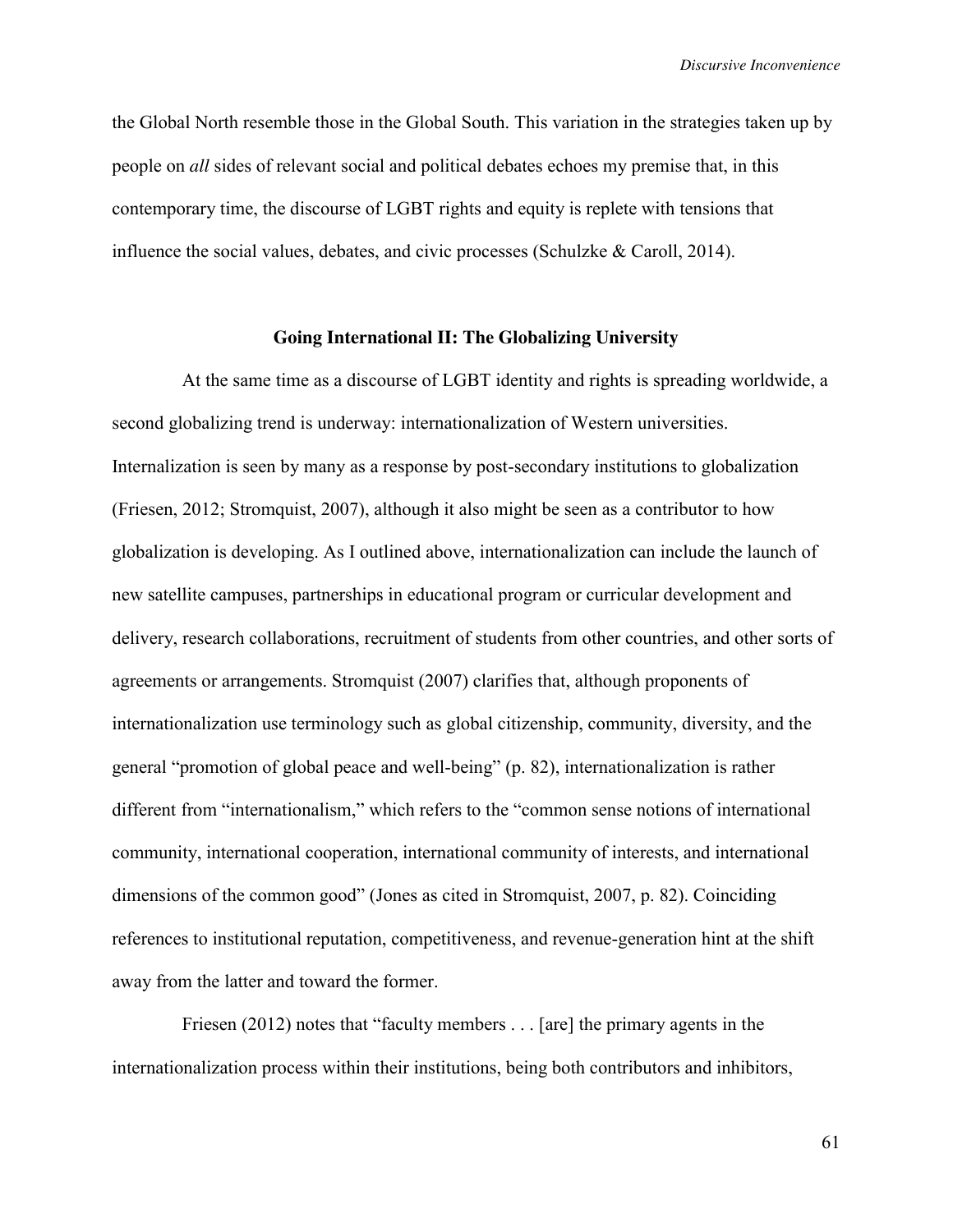actively furthering internationalization as well as being impacted by its effects" (p. 210). Nonetheless, despite their crucial role in internationalization, "faculty [members'] perspective toward this phenomenon has been noticeably understated in current literature" (p. 210). Instead, writing in the area tends to favour the official institutional perspective and interests, which can be seen in terms of four categories: "academic, political, social-cultural, and economic" (p. 212). In her discussion of her phenomenological case study exploring faculty members' understandings of, rationales for, and effects of internationalization, Friesen comments on participants' feelings of uncertainty in understanding the meaning and possibilities of both internationalization and globalization, their sense that institutional documents tend to articulate internationalization "in terms of various programs, activities and structures that facilitate international perspectives being brought to the institution" (p. 217), an emphasis on building quality to position institutions favourably in a competitive environment, and a divergence between institutions' over-riding interest in financial returns and faculty members' interests in academic richness.

I assert that, for LGBT faculty members, the internationalization discourse and its translation into practice has very particular effects or potential effects. The increase in deliberate internationalization activities within the university heightens the links between discourses of internationalization and equity, and complicates their implementation. The possibility that internationalization discourses and strategies exacerbate that tension and present new forms of discrimination and marginalization occupies my attention here.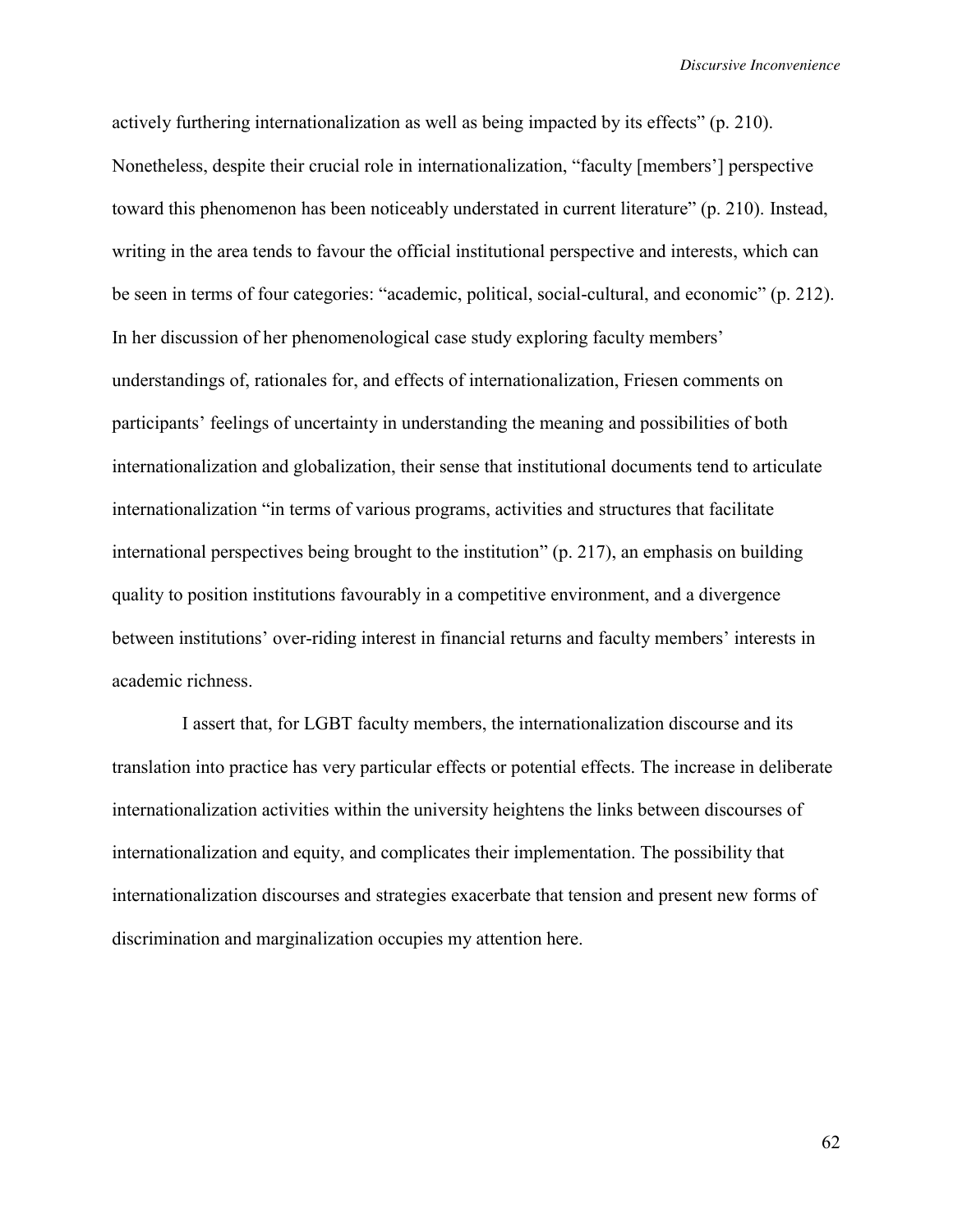*Discursive Inconvenience*

### **Discursive Slippage: From Equity/Rights to Diversity**

In this section, I present several policy-oriented texts produced by the University of Calgary and especially its Werklund School of Education that relate to either LGBT equity/rights or internationalization. In some cases, a text refers to both topics and the discourses about or of them. In all cases, the texts that I use have been made available by the University of Calgary to the general public, and are accessible online. No confidential, restricted, or draft materials are included here. I use these texts to examine how LGBT rights surface as a fleeting concern and commitment, which fades away as equity is displaced by other priorities. I consider the social and materials implications of this discursive displacement for LGBT-identified faculty members and, by extension, students and administrative staff who might be asked or expected to travel during their work and studies. Again, I reiterate that my emphasis on texts from my "home" university and faculty is not meant to signal a belief that they are exceptional in this regard; rather, it reflects an autoethnographic inclination to start with my own location and experience in considering broader realities and understandings.

For LGBT people, one of the relevant texts at the University of Calgary is the sexual harassment policy, which has been in effect since  $1990<sup>2</sup>$  According to that policy, sexual harassment refers to any verbal or physical conduct that

> emphasizes the sex or sexual orientation of one or more individuals in a manner which the actor knows or ought reasonably to know creates for that individual or those individuals an intimidating, hostile, or offensive working, learning, or living environment. (University of Calgary, 1990, p. 1)

This policy indicates that sexuality or sexual orientation has been "on the radar" at the University of Calgary for more than a couple of decades. Moreover, it suggests that this institution has accepted that diversity in this regard is to be expected and accommodated, and that it has an

 $\overline{a}$ 

<sup>&</sup>lt;sup>2</sup> It seems that this policy is currently under revision, and I do not know how it will read in its revised version or when that revision will be released.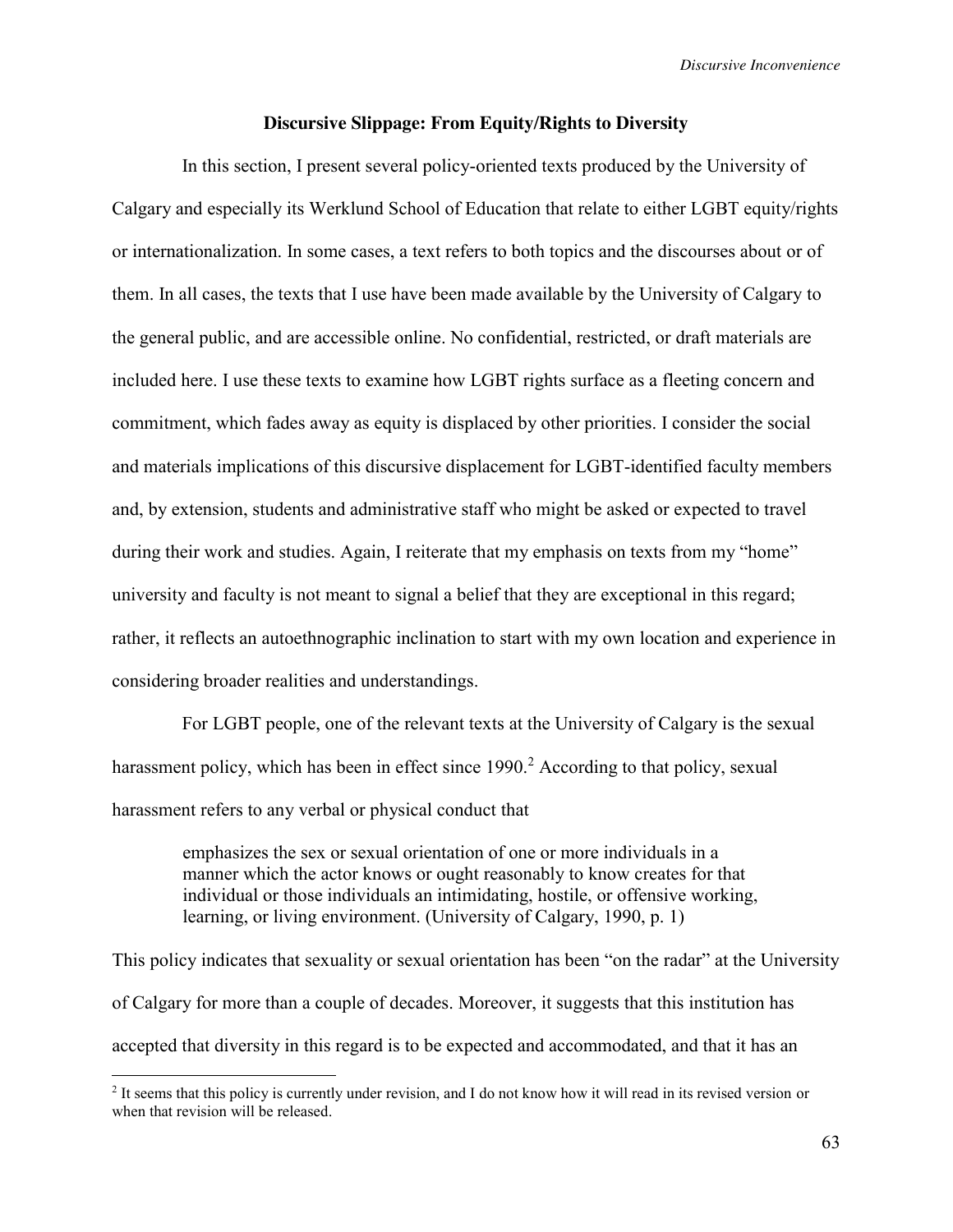obligation to attend to equity-oriented concerns among LGB (but not, it seems, T) staff and students.

Over the past couple of years, both the Werklund School and the University of Calgary have set about developing internationalization documents and activities. Both are guided by the *Eyes High* strategy, developed to boost standing as a research-intensive institution (University of Calgary, 2011). At Werklund, the current internationalization plan conveys the following vision statement: "To inspire and prepare diverse human minds and spirits to flourish through facilitating outstanding opportunities for creativity and innovative achievements in learning, discovery, and citizenship all in the service of the local and global public good" (Werklund School of Education, n.d.). That statement is accompanied by this mission:

To fulfill the promise of a significant international Werklund School of Education engaged with local and global communities in relevant, responsible, and reciprocal relationships, we will engage our teaching and learning, research and scholarship and service and community in defining and practicing just and equitable global citizenship. (Werklund School of Education, n.d.)

A series of values accompany that vision and mission. Among them is "Advocating for social justice and peace is informed by ethical, equitable, and inclusive praxis with respect to culture, race, ethnicity, religious belief, gender, age, sexual orientation, socio-economic status, roles, and physical and mental abilities" (Werklund School of Education, n.d.). Strategies for implementing the mission in a manner consistent with the articulated values are noted in the corresponding *Internationalization Strategy* (Werklund School of Education, 2013), which was approved by Werklund's academic staff in November 2013. The six strategies include "internationalizing the curriculum," "international research collaboration," "institutional international partnerships," and "international educational development in support of customized education opportunities for international partners" (Werklund School of Education, 2013, p. 10).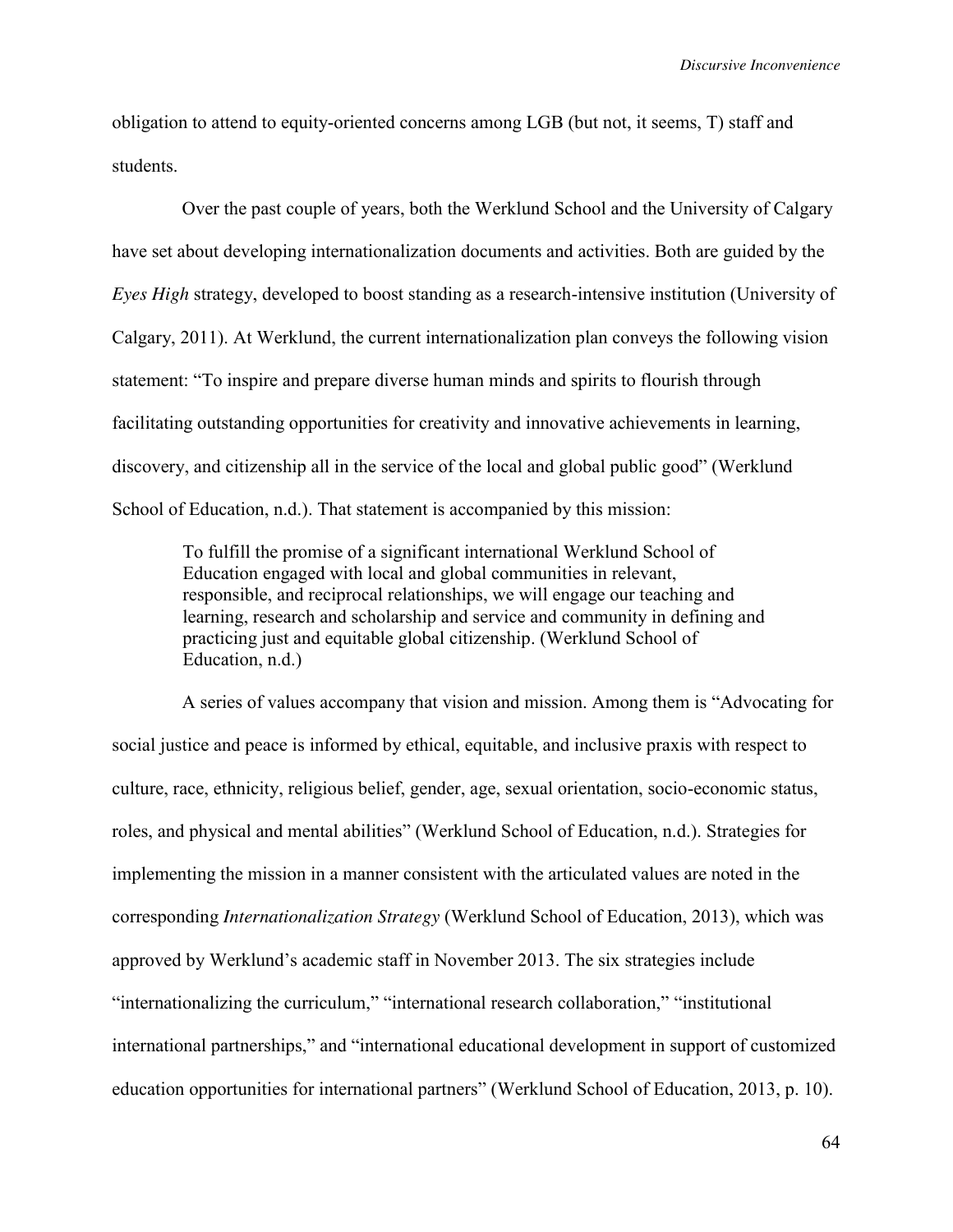Certainly, the Werklund internationalization material seems to hang onto some sense of obligation to connect diversity, internationalization, and equity. What is interesting to me, in the context of this analysis, is how the concern over equity falls away as attention turns from broad vision, mission, and values statements to more concrete goals and measures of success. That becomes apparent as one turns the pages of the *International Strategy* (Werklund School of Education, 2013). In its 31 pages, references to social justice and equity, including around gender and sexual orientation, are noticeable up until the eighth page. Midway down that page, goals, objectives, performance measures, and outcomes are outlined. In the final 23 pages of the document, the earlier commitments to social justice, peace, equity, and inclusion disappear. In other words, these values will not figure in the measurement of this strategy's success.

Unlike the Werklund School of Education strategy, the international plan of the larger institution makes no mention at all of social justice or equity. Although rhetoric around diversity is featured, it seems that neoliberal common sense<sup>3</sup> has led to the insertion of another form of diversity: financial markets and industrial sectors. For example, in an article about the release of a new international strategy, a statement by the University of Calgary's president notes, "We are pleased to be working with the Government of Alberta to ensure that our strategy is aligned with the province's own goals for internationalization and economic prosperity" (University of Calgary, 2013b, para. 4). In other words, successful market diversification is seen as central to the internationalization agenda. Another statement in the same article, by the vice-provost (international) reads, "Our city demands creative graduates who have a global orientation, are competitive in a global marketplace, and who can adapt to diverse cultural environments" (para. 8). The international strategy document itself begins with the following statement:

 $\overline{a}$ 

<sup>&</sup>lt;sup>3</sup> Here, I use "common sense" as Gramsci (1996) does, to refer to "the traditional popular conception of the world: what is very tritely called 'instinct,' which is itself a rudimentary and basic historical acquisition" (p. 51).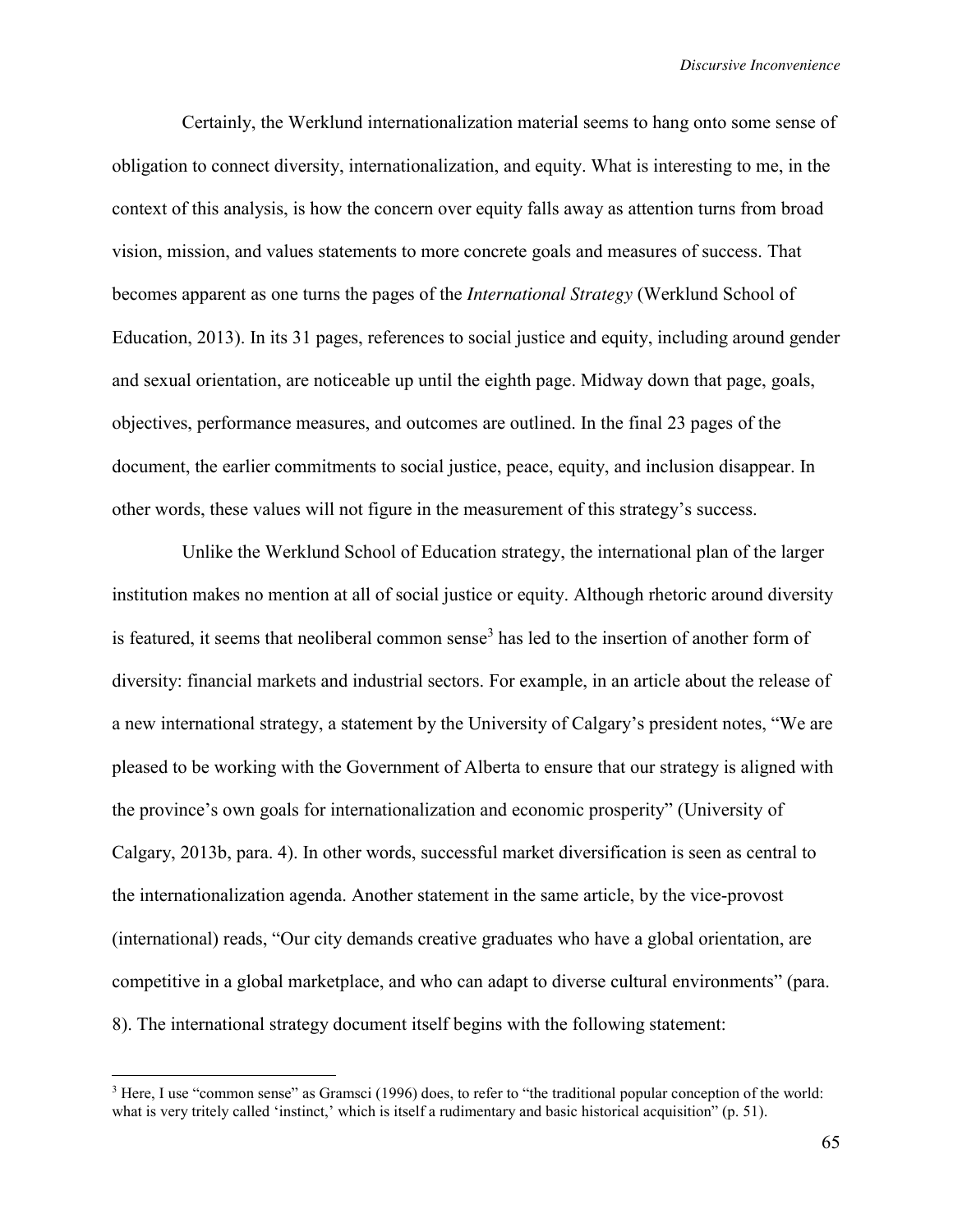Internationalization is a key strategic priority for the University of Calgary because we have an obligation to serve the needs of our community. Calgary is a global energy and corporate business centre, and the fifth most livable city in the world. Our city—home to the second highest concentration of head offices in the nation—demands graduates, both domestic and international, who have a global orientation, are competitive in a global marketplace, and who can adapt to diverse cultural, economic, and governmental environments. Our province—Alberta, Canada's fourth largest and one of its wealthiest suffers from a shortage of professionals and skilled labour that is a key barrier to future economic growth. (University of Calgary, 2013a, p. 1)

This final text, meant to showcase and celebrate University of Calgary's potential and actual achievements in internationalization, exemplifies the assertion made by other scholars discussed above that the institutional motivation for embracing internationalization is most likely to relate to a perception of financial pay-off (Friesen, 2012; Stromquist, 2007). That priority might be accepted by some faculty members as pragmatic and prudent; however, it does little to reassure individuals for whom engagement in internationalization activities and processes might pose greater-than-average risks. The expectation—indeed, the "demands"—that graduates, like faculty members, will be globally oriented, competitive, and adaptable, even if and when placed in geopolitical contexts that are less than hospitable toward them, can set up LGBT people within the institution to weigh their prospects for academic, scholarly, and professional success against their identity and safety.

The slippage from equity and rights to diversity is, I believe, especially troubling. Logically, the word equity infers the presence of diversity, because equity only becomes a concern when differences are recognized. Leaving aside the likelihood that, in this instance, "diversity" is being used to refer to LGBT people as distinct from straight people—a distinction which itself can be made problematic but well beyond the scope of this paper to pursue—I recall Altman's (2005) and Kollman and Waites's (2009) point about meaningful diversities among LGBT people themselves.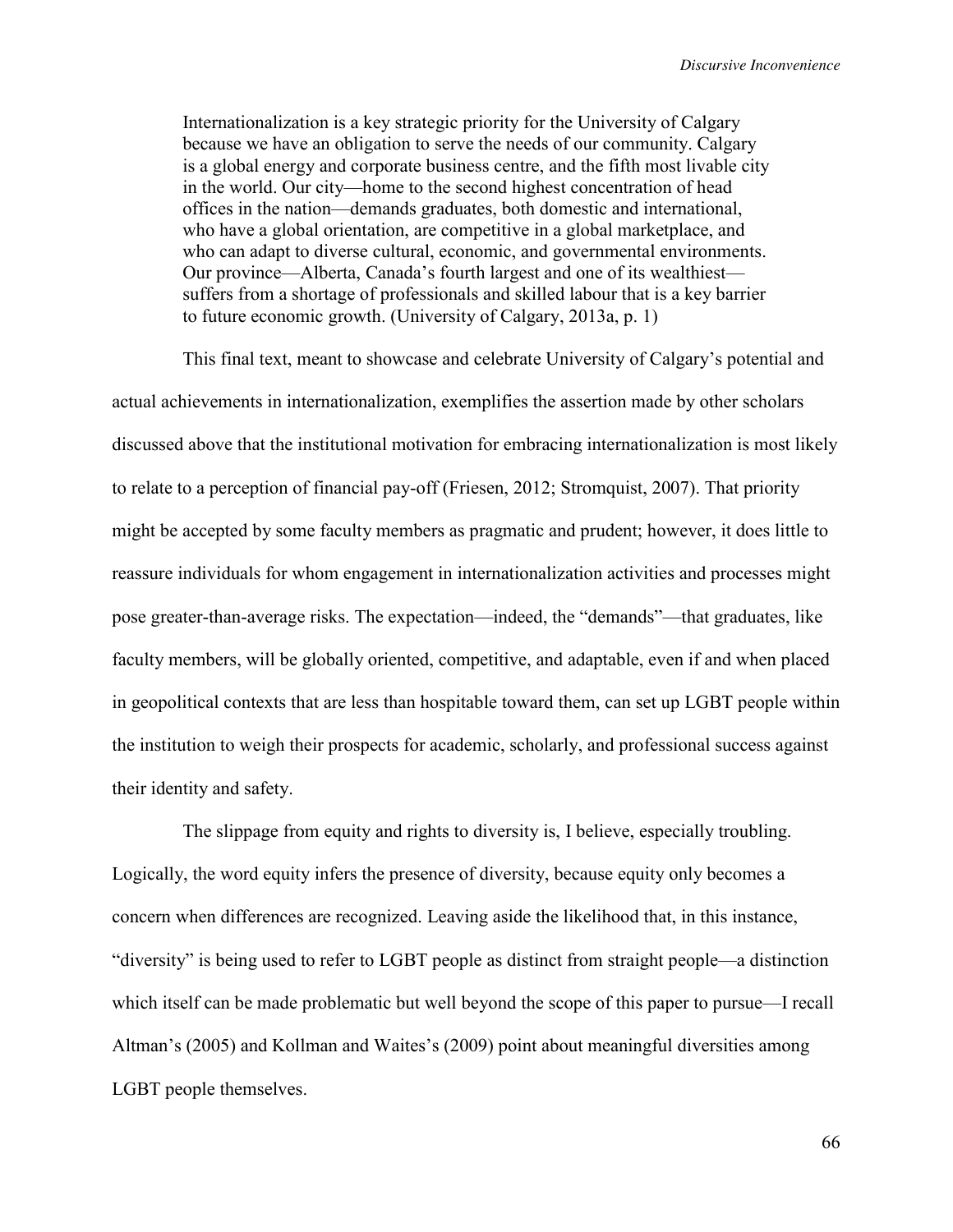No such inference is necessary when the order is reversed, though. In other words, the recognition and valuing of diversity does not necessarily require a commitment to equity. Coupled with neoliberal common sense, the turn toward rhetoric around diversity and away from rights and equity makes it easier to overlook structural, systemic barriers for members of some groups. When internationalization comes to the fore, the inclination to use diversity as a stand-in for national origin and ethnoracial identity can have the effect of pushing other rights claims and (in)equity concerns further into the background. This, I assert, is what is happening in the development and enactment of discourses related to LGBT people in the academy.

## **LGBT Rights as Post-script?**

The preceding discussion aims to establish that, as Gee (2011), Naples (2003), and other discourse analysts recognize, talk and text are important in the lives of all who live with/in them. The texts discussed above suggest that equity, social justice, and rights are knotty issues for LGBT people and, presumably, for members of other historically marginalized groups, especially at a time when internationalization is seen as a crucial strategic focus. Like all policy texts, these examples are informed by their surrounding cultural and material contexts. They reflect both a particular institutional interest and a broader social and political environment, without being wholly determined by broader sociopolitical context. For LGBT people on campus, when terms such as equity and rights are present in these texts, their presence is consistent with texts developed in other institutional offices, notably those charged with discouraging and dealing with discrimination and harassment. Those offices and their efforts are not invisible; however, their profile is nowhere near that of internationalization, which is seen as exciting and lucrative.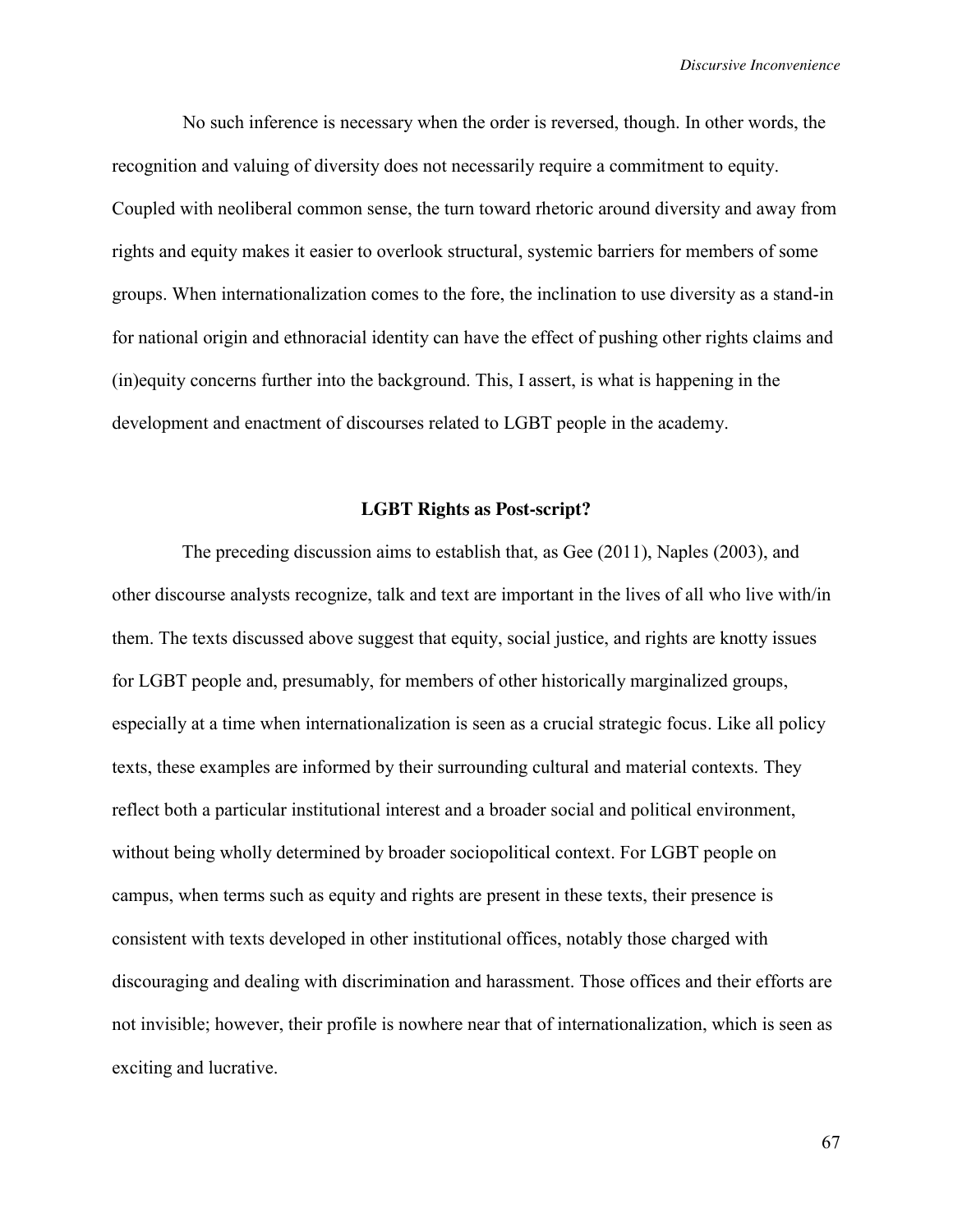Ultimately, the commitment to a rights-oriented discourse, at least when it comes to LGBT people, seems to be contingent on its impact on other interests and priorities. If it helps to position institutions as open and progressive, and supports the recruitment of bright, capable, keen faculty members and students, or if it is required by law, it appears in institutional texts. If the LGBT equity and rights discourse might be read as an inconvenient impediment to corporate progress or challenge to heterosexist interests, though, it is noticeably absent. This reality is one illustration of Renn's (2010) comment that "colleges and universities have evolved to tolerate the generation of queer theory from within but have stalwartly resisted the queering of higher education itself" (p. 132). The sort of textual and discourse analysis outlined in this article, albeit still in an early, preliminary state, is helpful in bringing important tensions, complications, and problems to the surface. There is, however, more to addressing these tensions, complications, and problems. At a time when LGBT identity and rights, as well as academic internationalization, is a prominent concern, now is the time to take questions about LGBT faculty members' experiences with campus life and internationalization seriously.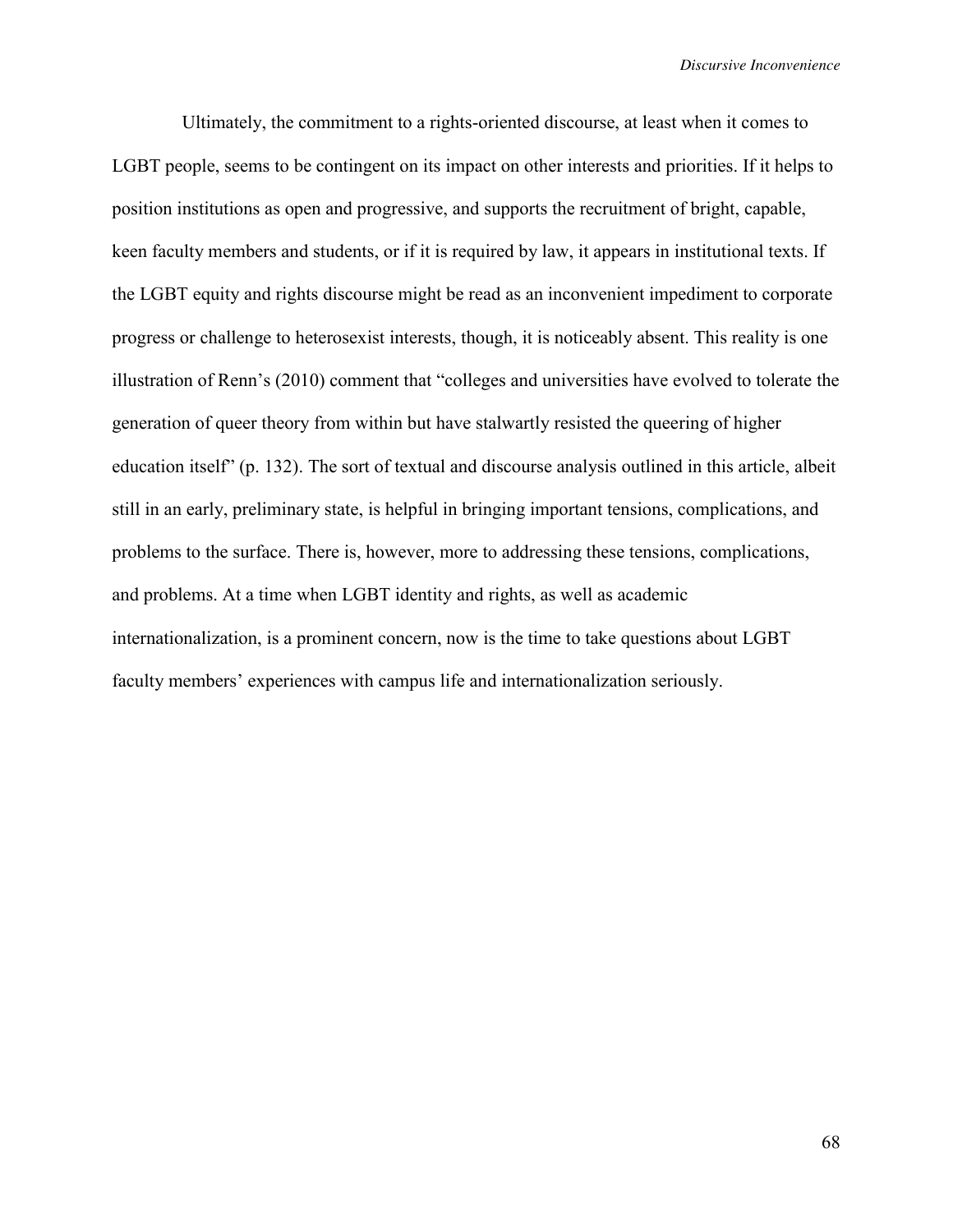### **References**

- Altman, D. (2001/2005). The globalization of sexual identities. In P. Leistyna (Ed.), *Cultural studies: From theory to action* (pp. 411–427). Malden, MA: Blackwell Publishing.
- Bolan, M. (2015, May 23). Irish citizens back gay marriage in landslide referendum result. *Toronto Star*. Retrieved from http://www.thestar.com/news/world/2015/05/23/gaymarriage-legalization-in-ireland-on-way-to-resounding-yes.print.html
- Brewer, P. R. (2003). The shifting foundations of public opinion about gay rights. *Journal of Politics*, *65*, 1208–1220.
- Brown, R. D., Clarke, B., Gortmaker, V., & Robinson-Keilig, R. (2004). Assessing the campus climate for gay, lesbian, bisexual, and transgender (GLBT) students using a multiple perspectives approach. *Journal of College Student Development*, *45*, 8–26.
- Davis, K. (2011). Intersectionality as buzzword: A sociology of science perspective on what makes a feminist theory successful. In H. Lutz, M. T. Herrera Vivar, & L. Supik (Eds.), *Framing intersectionality: Debates on a multi-faceted concept in gender studies* (pp. 43–54). Surrey, UK: Ashgate.
- Dilley, P. (2004). LGBTQ research in higher education: A review of journal articles, 2000–2003. *Journal of Gay and Lesbian Issues in Education*, *2*(2), 105–115.
- Engberg, M. E., Hurtado, S., & Smith, G. C. (2007). Developing attitudes of acceptance toward lesbian, gay, and bisexual peers: Enlightenment, contact, and the college experience. *Journal of Gay and Lesbian Issues in Education*, *4*(3), 49–77.
- Friesen, R. (2012). Faculty member engagement in Canadian university internationalization: A consideration of understanding, motivations and rationales. *Journal of Studies in International Education*, *17*, 209–227.
- Gedro, J., Mizzi, R. C., Rocco, T. S., & van Loo, J. (2013). Going global: Professional mobility and concerns for LGBT workers. *Human Resource Development International*, *16*, 282–297.
- Gee, J. P. (2011). *An introduction to discourse analysis: Theory and method* (3rd ed.). New York: Routlege.
- Gramsci, A. (1996). *Prison notebooks* (Vol. 2; J. A. Buttigieg, Ed. & Trans.) New York: Columbia University Press.
- Hill, R. (2013). Queering the discourse: International adult learning and education. In P. Mayo (Ed.), *Learning with adults: A reader* (pp. 87–98). Rotterdam, Neth.: Sense.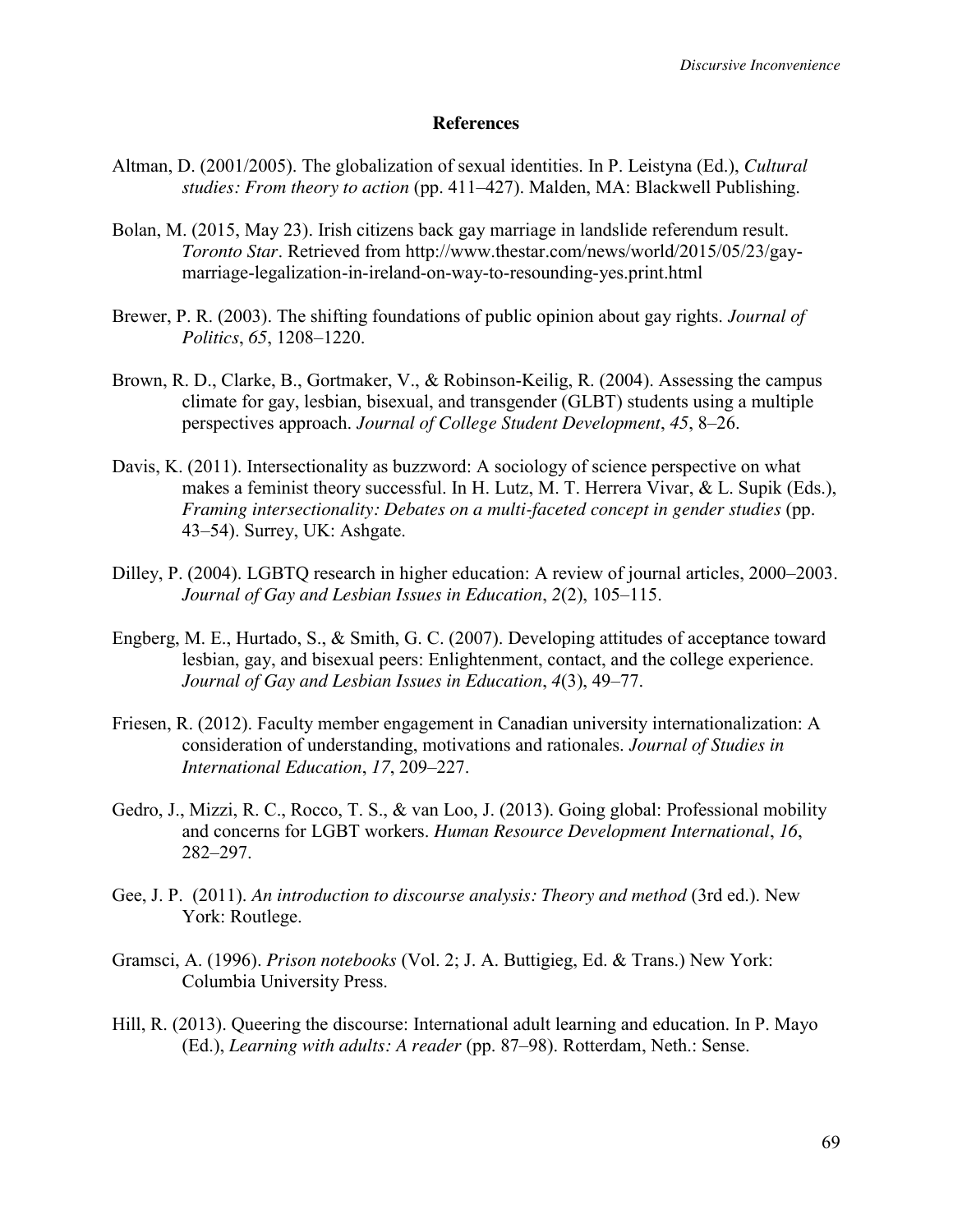- Jennings, K. (2014, June 3). Why all LGBT people should care about places like Russia, Uganda and Gambia. *Huffington Post.* Retrieved from http://www.huffingtonpost.com/kevinjennings/why-all-lgbt-people-shoul\_b\_4912955.html
- Jubas, K. (2012). On being a new academic in the new academy: Impacts of neoliberalism on work and life of a junior faculty member. *Workplace: A Journal for Academic Labor*, *21*, 25–35.
- Jubas, K. (2013). Grey('s) identity: Complications of learning and identity in a popular television show. *Review of Education, Pedagogy and Cultural Studies*, *35*, 127–143.
- Jubas, K., & Seidel, J. (2014, November 2). Knitting as metaphor for work: An institutional autoethnography to surface tensions of visibility and invisibility in the neoliberal academy. *Journal of Contemporary Ethnography*, *OnlineFirst*.
- Jubas, K., Johnston, D. E. B., & Chiang, A. (2014). Living and learning across stages and places: How transitions inform audience members' understandings of pop culture and health care. *Canadian Journal for the Study of Adult Education*, *26*(1), 57–75.
- Kollman, K., & Waites, M. (2009). The global politics of lesbian, gay, bisexual and transgender human rights: An introduction. *Contemporary Politics*, *15*, 1–17.
- McCall, L. (2009). The complexity of intersectionality. In E. Grabham, D. Cooper, & D. Herman (Eds.), *Intersectionality and beyond: Law, power and the politics of location* (pp. 49– 76). Abingdon, UK: Routledge-Cavendish.
- Morrow, A., & Duhatschek, E. (2013, August 25). Canadian Olympians march in protest of Russian's anti-gay law. *Globe and Mail*. Retrieved from http://www.theglobeandmail.com/news/national/canadian-olympians-march-againstrussias-anti-gay-law/article13947367/
- Naples, N. (2003). *Feminism and method: Ethnography, discourse analysis, and activist research*. New York: Routledge.
- Raghavan, S. (2014, February 24). Ugandan leader signs harsh anti-gay bill despite warning from Obama administration. *Washington Post*. Retrieved from http://www.washingtonpost.com/world/ africa/ugandan-leader-signs-harsh-anti-gaybill-despite-warning-from-obama-administration/2014/02/24/88486066-9d63-11e3- 878c-65222df220eb\_story.html
- Rankin, S. R. (2003). *Campus climate for gay, lesbian, bisexual, and transgender people: A national perspective*. New York: National Gay and Lesbian Task Force Policy Institution. Retrieved from http://www.thetaskforce.org/static\_html/downloads/reports /reports/CampusClimate.pdf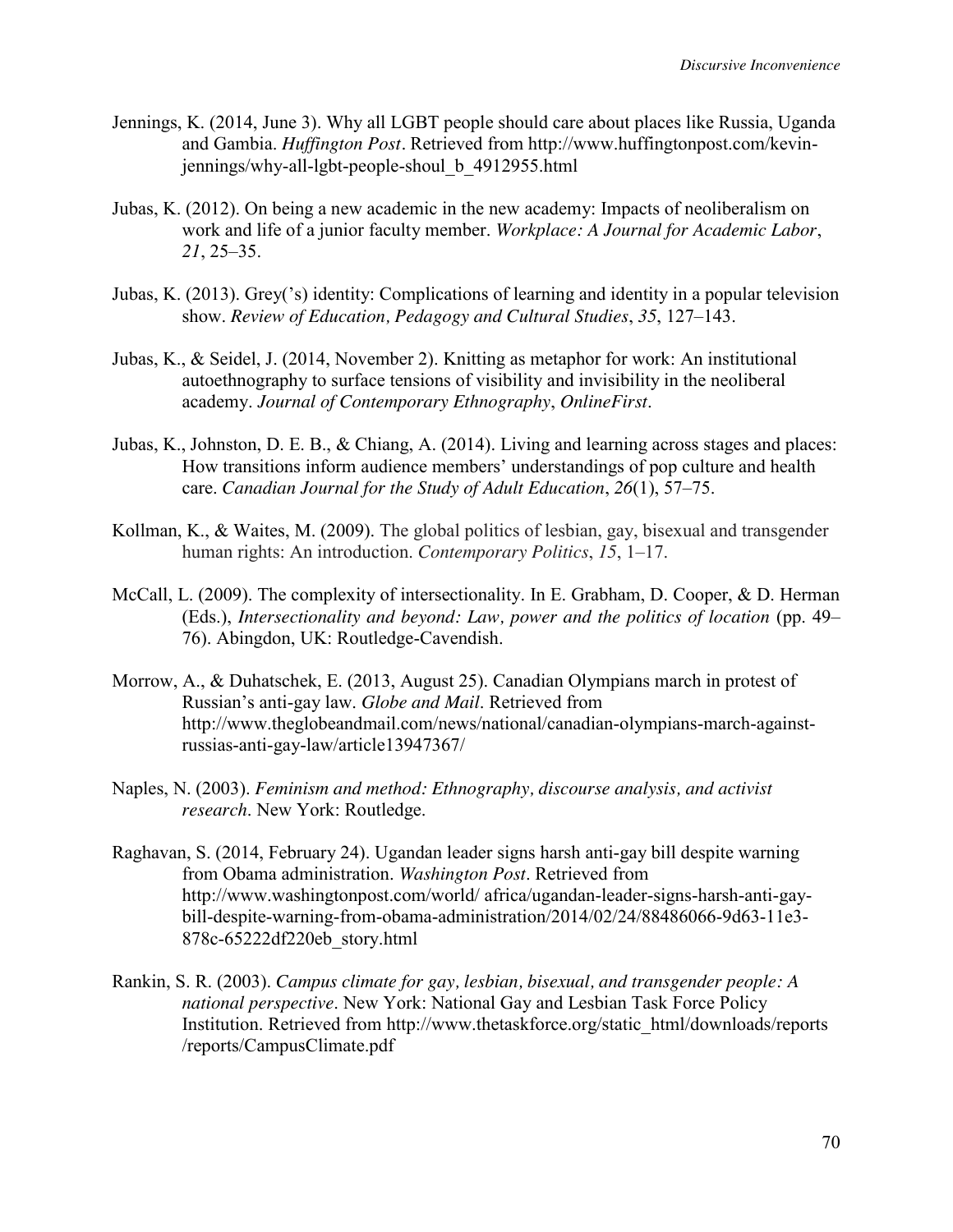- Renn, K. A. (2010). LGBT and queer research in higher education: The state and status of the field**.** *Educational Researcher*, *39*, 132–141.
- Same-sex marriage: Irish vote "defeat for humanity" says Vatican official. (2015, May 27). *BBC*. Retrieved from http://www.bbc.com/news/world-europe-32900426
- Sanchez, R., & Marquez, M. (2014, February 21). Arizona lawmakers pass controversial antigay bill. *CNN*. Retrieved from http://www.cnn.com/2014/02/21/us/arizona-anti-gaybill/index.html
- Schulzke, M., & Caroll, A. C. (2014). Culture and the court: The judiciary as an arbiter of cultural disputes in the USA. *Cultural Studies*, *28*, 1078–1102.
- Stromquist, N. P. (2007). Internationalization as a response to globalization: Radical shifts in university environments*. Higher Education*, *53*, 81–105.
- University of Calgary. (1990). *Sexual harassment policy*. Retrieved from http://www.ucalgary.ca/policies/files/policies/Sexual%20Harassment.pdf
- University of Calgary. (2011). *Eyes high: University of Calgary 2011 vision and strategy*. Retrieved from http://www.ucalgary.ca/eyeshigh/files/eyeshigh/eyes-high.pdf
- University of Calgary. (2013a). *Becoming a global intellectual hub: Highlights of the University of Calgary international strategy*. Retrieved from http://ucalgary.ca/research /files/research/becoming-a-global-intellectual-hub.pdf
- University of Calgary. (2013b, March 25). University of Calgary launches international strategy, diversity targets. *Utoday*. Retrieved from http://www.ucalgary.ca/news/utoday /march25-2013/launch
- Vega, C. (2014, February 21). Bill allowing businesses to turn away gays reaches Ariz. Governor. *ABC News*. Retrieved from http://abcnews.go.com/blogs/headlines/2014/02 /bill-allowing-businesses-to-turn-away-gays-reaches-ariz-governor/
- Werklund School of Education. (n.d.). *Office of Internationalization*. Retrieved from http://werklund.ucalgary.ca/internationalization/
- Werklund School of Education. (2013). *Internationalization strategy, 2013–2016*. Retrieved from http://wcm.ucalgary.ca/internationaleduc/files/internationaleduc/z1\_finalinternational-strategy-plan-.pdf
- Wickens, C. M., & Sandlin, J. A. (2010). Homophobia and heterosexism in a college of education: A culture of fear, a culture of silence. *International Journal of Qualitative Studies in Education*, *23*, 651–670.